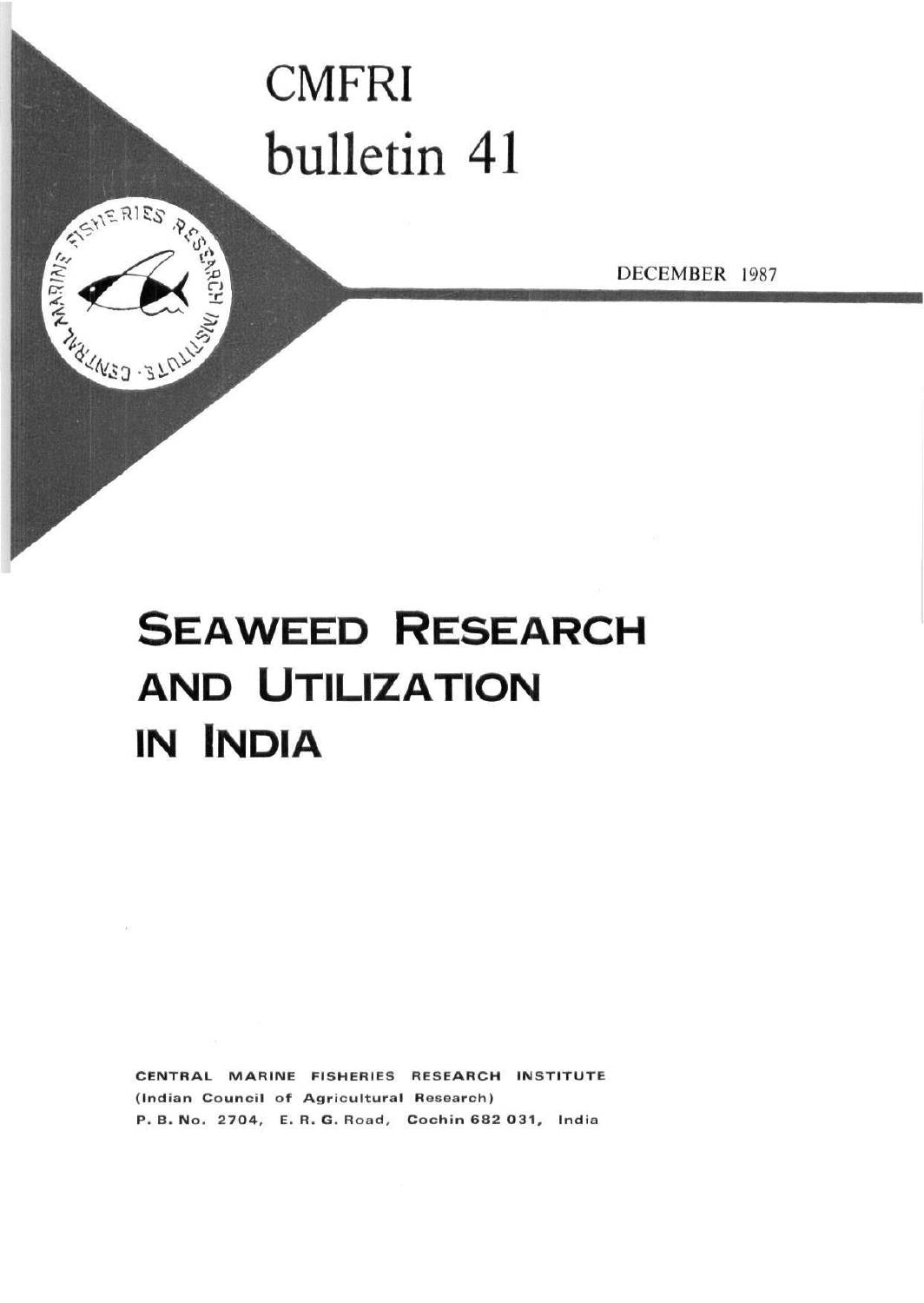# TRANSFER OF TECHNOLOGY ON SEAWEED CULTURE

## V. S. K. CHENNUBHOTLA, S. KALIMUTHU, J. R. RAMALINGAM, M. NAJMUDDIN AND N. KALIAPERUMAL

Experiments on cultivation of economically important seaweeds such as Gracilaria edulis, Gelidiella acerosa, Sargassum spp and Turbinaria spp have been carried out during the past few years at the Central Marine Fisheries Research Institute. A suitable technique of culture of the agarophyte Gracilaria edulis has been developed. Technique for culturing the other seaweeds have not yet been streamlined. The culture technology developed for G. edulis comprises of introduction of small fragments of the seaweed into the twists of the coir rope fabricated in the form of nets and tied to the fixed poles in the inshore waters and monitoring their growth. A yield of  $3 \text{ kg/m}^2$ was obtained in 60 days from an initial seed material of 1 kg. In the preliminary experiments conducted by using the same technique a yield of 3 kg/m<sup>2</sup> was obtained in 80 days in the case of G. acerosa. The regenerative capacity of vegetative fragments in species of Sargassum and Turbinaria also has been observed in the experimental trials. To transfer the technology of seaweed culture to farmers and entrepreneurs, need-based training programmes have been instituted. The details of the training courses, their content and utility are given below.

#### Training Programme

The first one is for the farmers, in which the entire farming community of the area where seaweed cultivation is feasible is educated about the significance and the benefits of the seaweed culture programmes in their villages. The families which come forward to take up the seaweed culture should be made to understand the benefits that the technology would bring them and what assistance they can expect from the financing agencies connected with rural development programmes. When technology and financial assistance are made available to them, their contribution should be work and money. The programme of release of seaweed culture technology and demonstrations will be closely linked up with organising appropriate training programmes for the fishermen, marginal agricultural farmers, landless labour and women folk. The training programmes which will be organized in local languages will be of short term duration and will be phased in a manner that they do not interrupt the normal activities of the trainees. The progress of work must be closely monitored in the culture site periodically.

The training part includes an initial orientation training, subsequent training at the appropriate time for the different phases of culture operations, post harvest technology and a final refresher training.

The second programme is for the interested parties and entrepreneurs who can afford to invest money for purchasing the inputs required and for engaging the people to carry out culture operations. For them, the training will be given at the institute itself, so that they can put to practise the technology learnt by them in a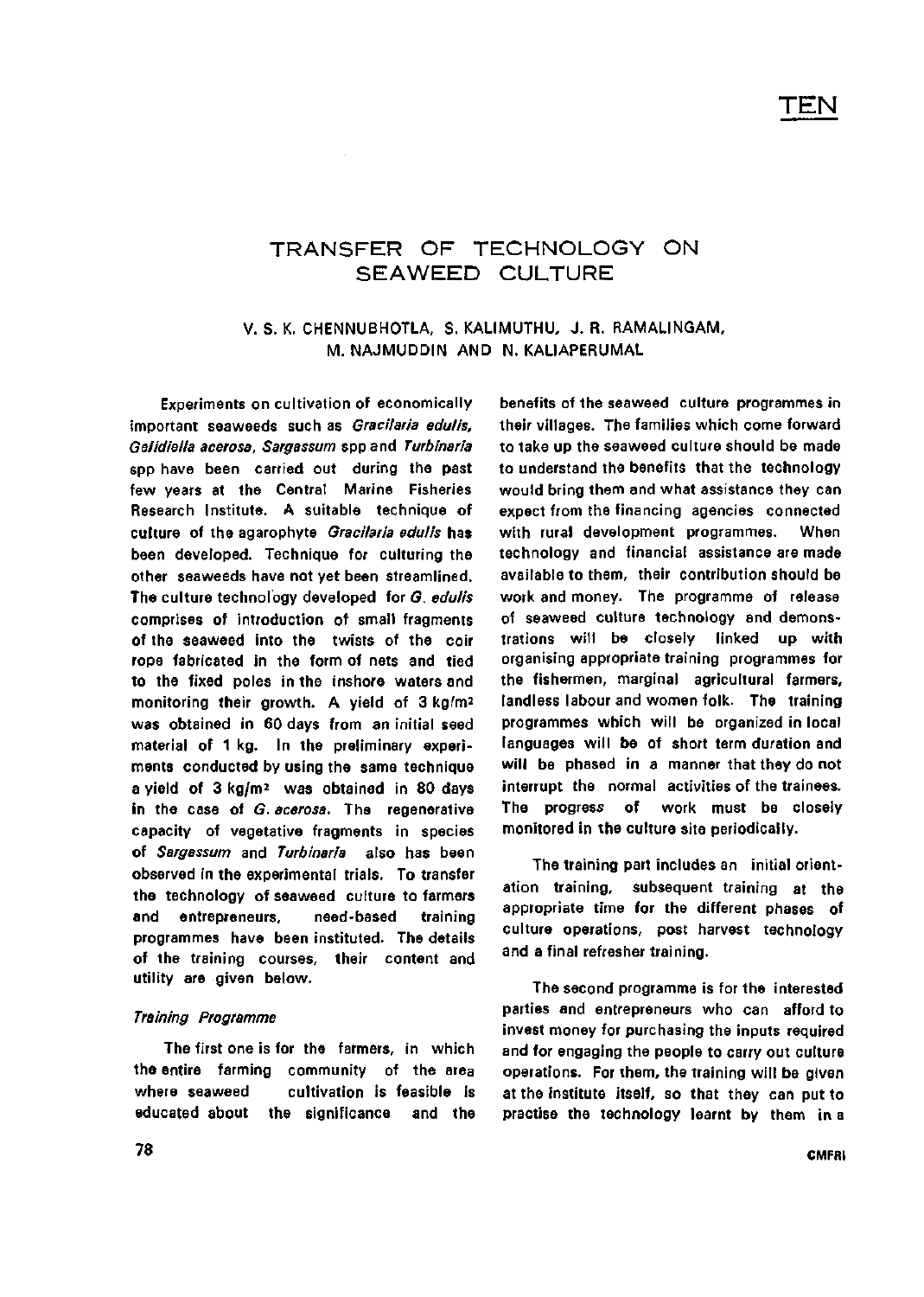place of their choice that is suitable for seaweed culture.

The transfer of technology programme also includes printing of handouts and pamphlets in regional languages and distribution among the public. The message and methods of science and technology could be spread by conducting farm fairs (Krishi-Melas) inviting fishermen, landless labour and other interested public to witness the various aspects of technology being demonstrated. Mobile exhibition to reach the coastal sector and participation of the concerned scientists in the rural programmes of All India Radio and organizing public lectures in the coastal areas will be helpful for popularising seaweed cultivation in the coastal areas.

#### Implementation

The Indian Council of Agricultural Research during its Golden Jubiles Year 1979 has started a programme "Lab-to-Land", under which the technologies developed in different Institutes are transferred to the marginal and small farmers and the landless labour. The Central Marine Fisheries Research Institute is involved in transfer of technologies developed on marine prawn and fish culture, open-sea mussel farming, oyster culture and seaweed culture.

The Lab-to-Land programme in seaweed culture was implemented at Mandapam (Tamil Nadu) because the inshore areas of the Gulf of Mannar and Palk Bay are rich in agarophytes. Because of continuous harvest for industrial exploitation the standing crop of agarophytes has depleted. In order to enhance the production to augment the supply, culture of these seaweeds by appropriate technique has to

be undertaken. Under the above programme two families from Marakayarpatnam, five form Vedalai and one from Seeniappa Darga were selected after collecting the data of the households on the economic status, occupation, land holding, back ground literacy and leadership qualities for spreading the new technologfes to other families. The technology developed for culture of the agarophyte Gracilaria edulis was transferred to these fishermen. This includes fabrication of coir nets (5X2 m size), collection of seed material, introduction of the same into the twists of the coir rope and fixing the nets in the coastal waters with the help of palmyra rafters. The seaweed fragments introduced reach harvestable size after 60 days growth. Utilizing 10 kg of seed material for each net, an average yield of 30 kg of seaweed per net can be obtained.

#### Collection of Feedback Data

Collection of feedback data is considered as the most important aspect of transfer of technology programme. This requires the co-operation of the farmers also for knowing the constraints faced by them. Because of this arrangement, new problems and lacunae in the technology are identified, which enable the scientists to improve the culture technology further.

The seaweed culture has immense potentialities for augmenting the raw material for agar-agar and algin industries, but its significance is greatest as a technology for the economic upliftment of coastal villages. Through this, the fishermen have come in direct contact with the seaweed culture technology for the first time which in course of time may help to supplement the natural seaweed resources available in India.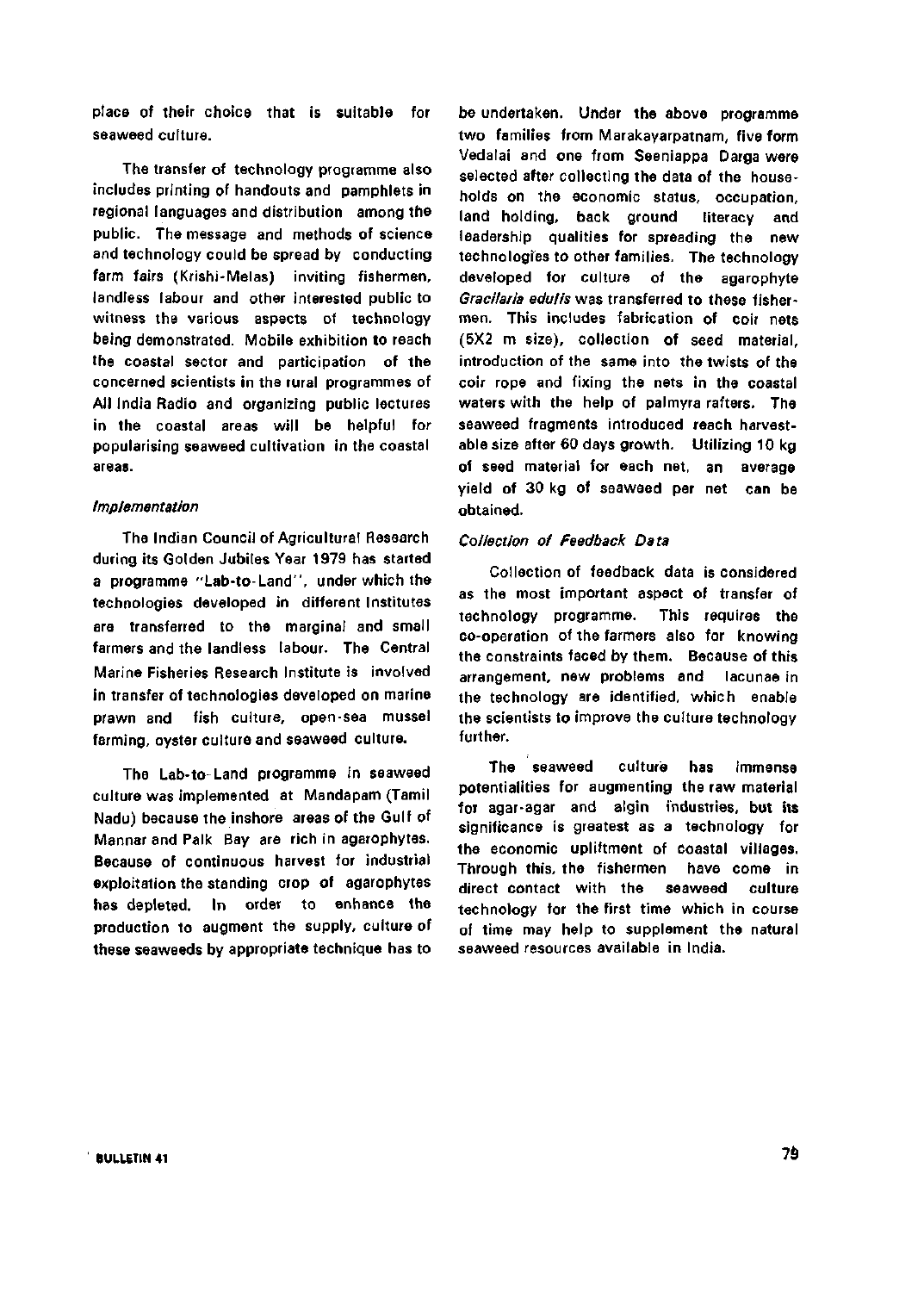### BIBLIOGRAPHY

- AGADI, V. V. AND A. G. UNTAWALE. 1978. Marine algal flora of Goa coast. Seaweed Res. Util., 3  $(1 8 2): 56-70.$
- AGADI, V. v., N. B. BHOSLE AND A. G. UNTAWALE. 1978. Metal concentration in some seaweeds of Goa (India). Bot. Mar, 21 (4); 247-250.
- AGHARKAR, S. P. 1923. The present position of our knowledge of the aquatic flora of India-Jour. Indian, bot. Soc, 3: 252-260.
- ANON, 1983. Proven Technology 7. Technology of cultured seaweed production. Mar. Fish. Infor. Ser. T & E. 54: 19-20.
- BACKGROUND, A 1976. "Nori" farming in Japan (cultivation of the edible seaweeds of the genus Porphyra). In: Farming marine organisms low in the food chain. Development in Aquaculture and Fisheries Science. Vol. 1 (Ed. P. Korringa) Elsevier Scientific Publishing Co. Amsterdam, pp 17-48.
- BALAKRISHNAN Nair, N., N. SHOBA AND M. ARUNACHALAM. 1982. Algae from southern Kerala coast. *Indian J. Mar Sci.*, 11 (3): 266-269.
- BARDACH, J. E. J., H. RYHTER AND W. O. MCLARNEY. 1972. Seaweed culture. In: Aquaculture. The Farming and husbandry of Freshwater and Marine organisms. Wiley-lnterscience. A division of John Wiley & Sons, Inc. New York pp 790-840.
- BHANDERI, P. P. 1974 a. An estimate of the jodina yielding saawaad Asparagopsis taxiformis (Delile) Collins and Harvey from some subtidal reefs of Saurashtra coast. J. mar. biol. Ass. India., 75 (1):288-289.
- BHANDERI, P. P. 1974 b. Culture of the agar yielding seaweeds on ropes from Gujarat. J. marbiol. Ass. India, 16 (3):847-849.
- BHANDERI, P. P. AND Y. B. RAVAL. 1975. Possibility of seaweed cultivation along the Gujarat coast Seafood Export Jour., 7 (12):33-36.
- BHANDERI, P. P. ANDY. A. TRIVEDI. 1975. Seaweed resources of Hanumandandi reef and Vumani reef near Okha Port. Indian J. mar. Sci.. 4 (1):97-99.
- BHANDERI, P. P. AND Y. A. TRIVEDI. 1977. Rope culture of algin yielding seaweed Hormophysa triquetra (Linnaeus) Kuetzing. Bot. Mar. 20 (3):183-185.
- BHOSLE, N. B., V. K. DHARGALKAR AND A. G. UNTAWALE. 1975. Effect of seaweed extract on the growth of Phaseolus vulgaris L. Indian J. mar. Sci., 4:207-210.
- BISWAS, K. 1932. Census of Indian algae. Scope of algological studies in India. Rev. Algol., 5:197-219.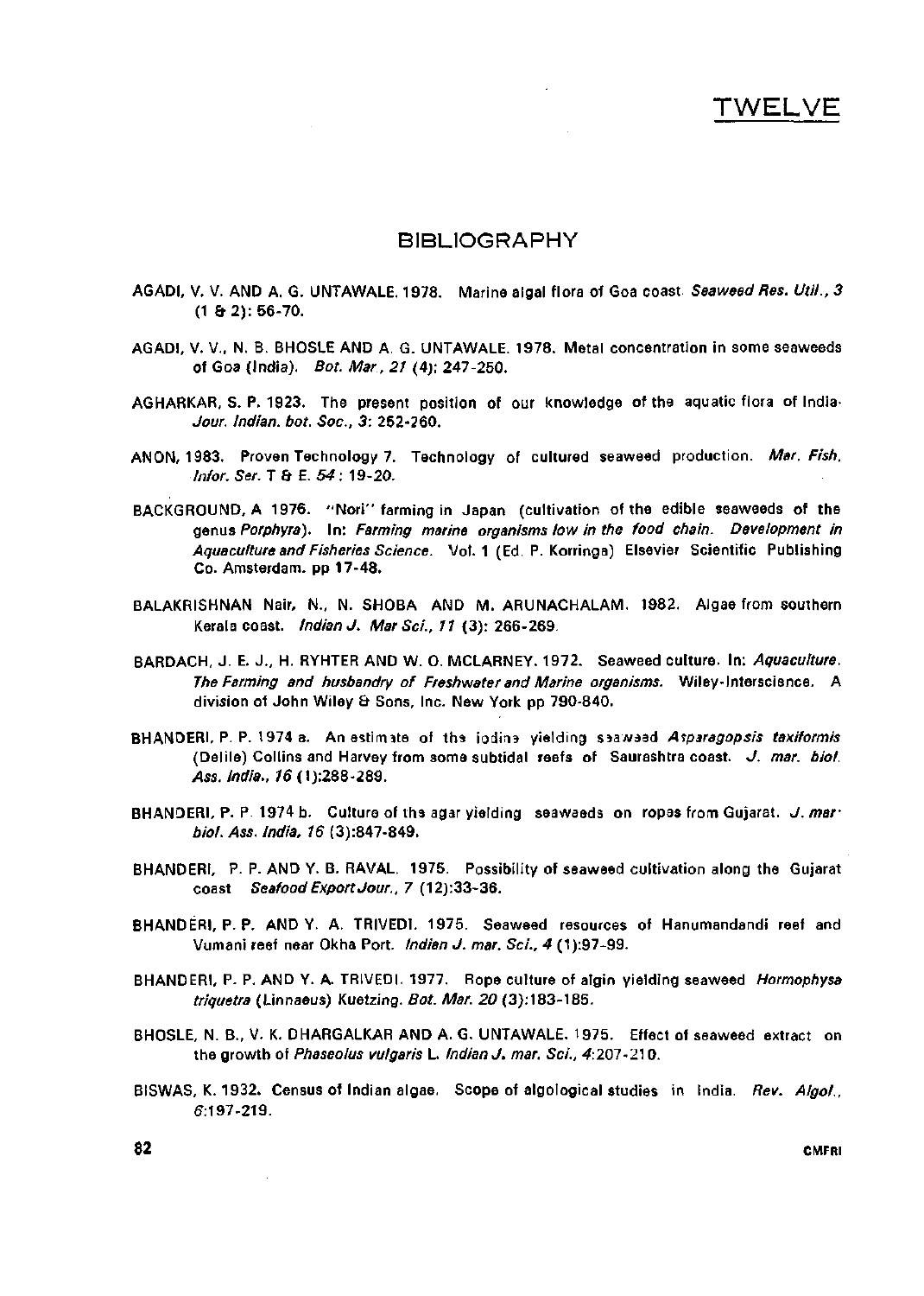- BISWAS, K. 1934. Progress of algological studies in India. Curr. Sci., 3:237-241.
- BISWAS, K. 1945. A general review of the marine algae of the western coast of India. Jour. Bombay nat. Hist. Soc. 45:515-530.
- BLACK, W. A. P. 1954. Constituents of the marine algae. Ann. Rep. Chem. Soc., 50:322-335.
- BLANCO, G. J. 1973. Status and problems of coastal aquaculture in the Philippines. In: Coastal Aquaculture in the Indo-Pacific Region (Ed. T. V. R. Pillay) F. A. O. Fishing News (Books) Ltd., pp. 60-67.
- BLUNDEN, G., C. J. BARWELL, K. J. FIDGEN AND K. JEWERS. 1981. A survey of some British marine algae for anti-influenza virus activity. Bot. Mar., 14 (5): 267-272.
- BOERGESEN, F. 1930. Some Indian green and brown algae especially from the shores of the Presidency of Bombay. Jour. Indian bot, Soc., 9:151-174.
- BOERGESEN, F. 1931. Some Indian Rhodophyceae especially from the shores of the Presidency of Bombay-I. Kew. Bull., No. 1: 1-24.
- BOERGESEN, F. 1932a. Some Indian Rhodophyceae especially from the Presidency of Bombay—II. Kew. Bull., No. 3: 113-134.
- BOERGESEN, F. 1932 b. Some Indian green and brown algae especially from the Presidency of Bombay. Jour. Indian. bot. Soc., 11: 51-70.
- BOERGESEN, F. 1933 a. Some Indian Rhodophyceae especially from the Presidency of Bombay 111. Kew. Bull., No. 3: 113-142.
- BOERGESEN, F. 1933 b. Some Indian green and brown algae from the Presidency of Bombay. Jour. Indian bot. Soc, 12. 1-16.
- BOERGESEN, F. 1934 a. Some Indian Rhodophyceae especially from the Presidency of Bombay-IV. Kew. Bull., No. 4: 1 -30.
- BOERGESEN, F. 1934 b. Some marine algae from the northern part of the Arabian Sea with remarks on their geographical distribution. Kgl. Dansk. Vidensk. Selskab. Biol. Meddel. 11 (6):1-72.
- BOERGESEN, F. 1935. A list of marine algae from Bombay. Kgl. Dansk. Vidansk. Salskab Biol Meddel., 12 (2): 1-64.
- BOERGESEN, F. 1937 a. Contributions to a South Indian Marine Algal flora-1. Jour. Indian bot. Soc, 16: 1 -56.
- BOERGESEN, F. 1937 b. Contributions to a South Indian Marine Algal flora-11. Jour. Indian bot. Soc., 16: 311-357.
- BOERGESEN, F. 1938. Contributions to a South Indian Marine Algal flora-III. Jour. Indian bot. Soc., 17: 205-242.
- BOKIL, K. K., V. C. MEHTA AND D. S. DATAR. 1972. Seaweed as manure. Ill, Field manurial trials on Pennisetum typhoides S. H. (Pearl Millet) and Arachis hypogea (Groundnut). Bot. Mar.. 15 (3): 148-150.

**BULLETIN 41** 83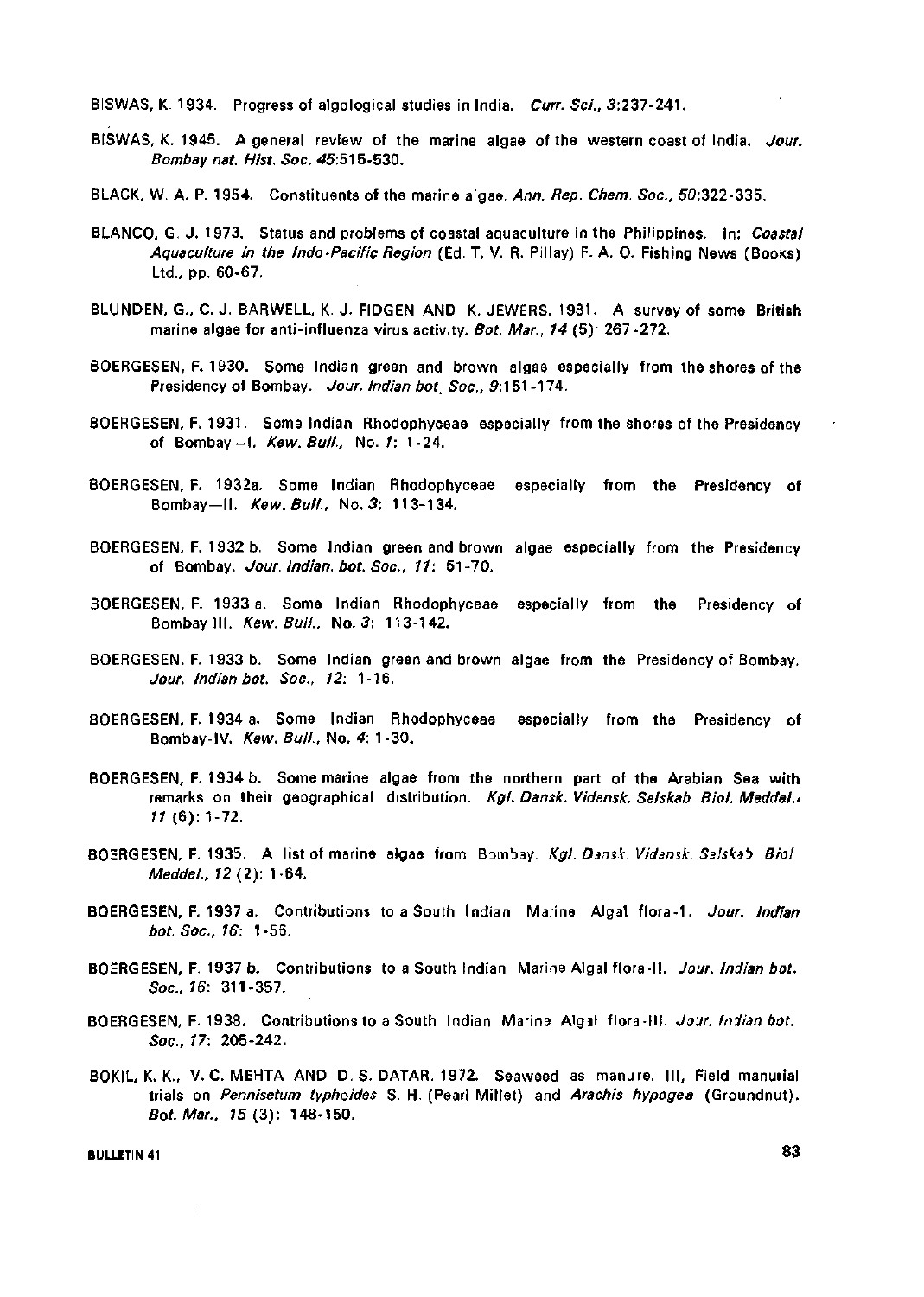- BOKIL, K. K., V. C. MEHTA AND D. S. DATAR. 1974. Seaweed as manure: II. Pot culture manurial experiments on wheat. Phykos, 13  $(1)$ : 1 5.
- BOSE, J. L., KARIMULLAH AND S. SIDDIQUE. 1943. Manufacture of agar in India. J. Sci. Industr. Res., (India) 7: 98.
- BURELLY, P. 1968. Les algues d'eau douce Bou bee et. Cie, Paris. Tomes 1, 2 and 3.
- BUKHARI, S. S. AND A. G. UNTAWALE. 1978. Seaweeds as liquid fertilizer and foliar spray. Seaweed Res. Util., 3 (1&2): 71-78.
- CACCAMESE, S., R. AZZOLINA, G. FURNARI, M. CORMACI AND S. GRASSO. 1980. Antimicrobial and antiviral activities of extracts from Mediterranean algae. Bot Mar, 23 (5): 285-288.
- CACCAMESE, S., R. AZZOLINE, G. FURNARI, M. CORMACI AND S. GRASSO. 1981. Antimicrobial and antiviral activities of some marine algae from eastern Sicily. Bot Ma., 24 (7): 365-367.
- CAMERON, M. C., A. G. ROSS AND E. G. V. PERCIVAL. 1948. Methods of the routine estimation of mannitol, alginic acid and combined fucose in seaweeds. Jour. Soc. Chem. Ind. London, 67: 161-164. 4
- CHACKO, P. I. AND C. MALU PILLAI. 1958. Studies on utilisation of the seaweed resources of Madras State. Contr. Mar. Biol. St. Krusadai Island, 6:1-12.
- CHACKO, P. I., S. MAHADEVAN AND R. GANESAN, 1955. A guide to the field study of the  $\sqrt{ }$ fauna and flora of Krusadai Island, Gulf of Mannar. Contr. Mar. Biol. St. Krusadai Island, 3: 1-16.
- CHADEFAUD, M. 1960. Traite de Botanique, Tome 1, Masson et. cie, Paris.
- CHAKRABORTY, D. 1945. Agar-agar manufacture from Gracilaria confervoides. Jour. Proc. Inst. Chem. (India), 17: 188.
- CHAPMAN, V. J. 1962. The algae, London.
- CHAPMAN, V. J. AND D. J. CHAPMAN. 1975. The algae. English Language Book Society and Macmillan, 497 pp.
- CHAPMAN, V. J. AND D. J. CHAPMAN, 1980. Seaweeds and Their Uses. Third Edition, Chapman and Hall, London, pp 62 97.
- CHATURVEDI, D. K., S. S. VERMA AND S. P. KHARE. 1979. Studies on feeding marine algae (Gracilaria meal) to laying white leghorn birds, Proc. Int. Symp. Marine Algae of the Indian Ocean Region, CSMCRI, Bhavnagar, India, p. 51 (Abstract).
- CHAUHAN, V. D. 1970. Variation in alginic acid content with growth stages in two species of Sargassum. Bot. Mar., 73 (1): 57-58.
- CHAUHAN, V. D. 1972. Physiological ecology of the early stages of Sargassum swartzii (Turner) C. Ag. Bot. Mar. 75(1): 49-51.
- CHAUHAN, V. D. 1978. Report on the survey of marine algae resources of Maharashtra coast. Salt. Res. Ind., 74(1): 1-10.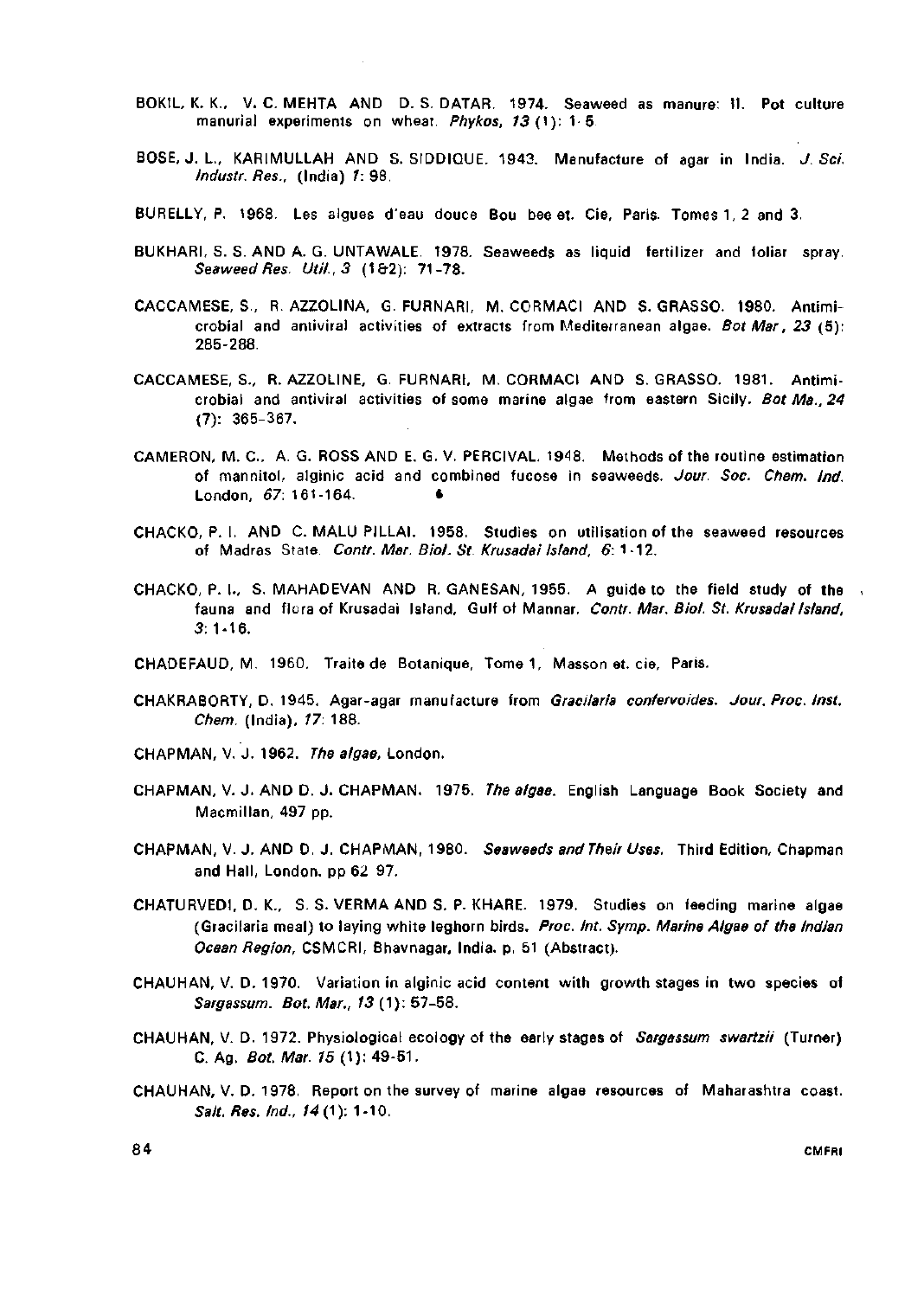- CHAUHAN, V D. AND V. KRISHNAMURTHY. 1967. Observations on the output of oospores, their liberation, viability and germination in Sargassum swartzii (Turn) C. Ag. Proc. Semi. Sea Salt and Plants, CSMCRI, Bhavnagar, pp. 197-201.
- CHAUHAN, V. D. AND V. KRISHNAMURTHY. 1968. An estimate of algin bearing seaweeds in the Gulf of Kutch. Curr. Sci 37: 648.
- CHAUHAN, V. D. AND 0. P. MAIRH. 1978. Report on the survey of marine algae resourcss of Saurashtra coast, India. Salt. Res. Ind., 14 (2): 21-41.
- CHAUHAN, V. D. AND H. V. JOSHI. 1979. Effect of Indole-3-Acetic acid and Gibberellic acids on the early growth of Sargassum. Proc. Int. Seaweed Symp. Marine Algae of the Indian Ocean Region. CSMCRI, Bhavnagar, India, p. 23 (Abstract).
- CHEN, T. P. 1976. Culture of Gracilaria. In : Aquaculture practices in Taiwan. Page Bros. (Norwich) Ltd. pp. 145-149.
- CHENNUBHOTLA, V. S. K. 1976. Seaweed Culture. Indian Science Congress 63rd Session, Waltair {Abstract).
- CHENNUBHOTLA, V. S. K. 1977. Food from the sea: food from the seaweeds. Seafood Export Jour., 9 (3): 1-4.
- CHENNUBHOTLA, V. S. K., M'. NAJMUDDIN AND BIDYADHAR NAYAK. 1977 a. A comparative study of the yield and physical properties of agar-agar from different blends of seaweeds. Seaweed Res. Util., 2 (2): 87-90.
- CHENNUBHOTLA, V. S. K., S. KALIMUTHU, N. KALIAPERUMAL AND J. R. RAMALINGAM. 1977 b. Studies on the growth variation, alginic acid and mannitol contents in *Padina* gymnospora (Kuetzing) Vickers. Seaweed Res. Util.. 2 (2): 91-94.
- CHENNUBHOTLA, V. S. K., S. KALIMUTHU, M. NAJMUDDIN AND M, SELVARAJ. 1977 c. Field culture of Gelidiella acerosa in the inshore waters of Gulf of Mannar. Supplement to Jour. Phycol. Vol. 13, Abstract No. 454.
- CHENNUBHOTLA, V. S. K., N. KALIAPERUMAL AND S. KALIMUTHU. 1978 a. Culture of Gracilaria edulis in the inshore waters of Gulf of Mannar (Mandapam). Indian J. Fish.,  $25$  (1 & 2): 228-229.
- CHENNUBHOTLA, V. S. K., N. KALIAPERUMAL AND S. KALIMUTHU. 1978 b. Seasonal changes in growth, fruiting cycle and oospore output in Turbinaria conoides (J. Ag.) Kuetzing. 8ot. Mar., 21 (1): 67-69
	- CHENNUBHOTLA, V. S. K., KALIMUTHU, M. NAJMUDDIN, R. PANIGRAHY AND M. SELVARAJ. 1979. Seasonal variation in growth, yield of agar-agar and its physical properties in some agarophytes of Tamil Nadu Coast. Proc. Int. Symp. Marine Algae of the Indian Ocean Region. CSMCRI, Bhavnagar, India p. 41 (Abstract).
- CHENNUBHOTLA, V. S. K., N. KALIAPERUMAL AND S. KALIMUTHU. 1981. Seaweed recipes and other practical uses of seaweeds. Seafood Export Jour., 13 (10): 9-16<sup>-1</sup>
- CHENNUBHOTLA, V. S. K., N. KALIAPERUMAL, S. KALIMUTHU, M. SELVARAJ, J . R. RAMALINGAM AND M. NAJNUDDIN. 1982. Seasonal changes in growth and aiginic

**BULLETIN 41** 85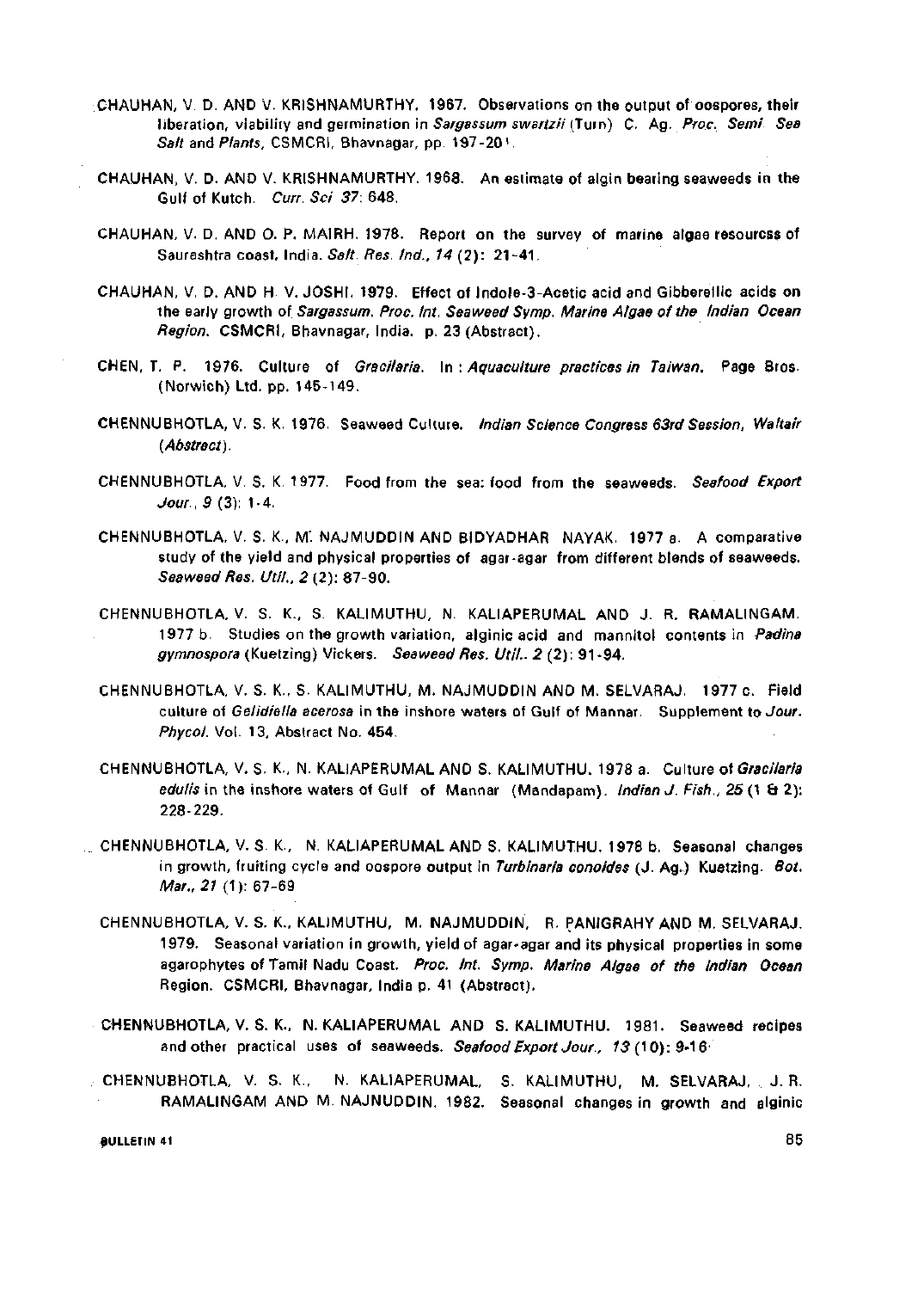acid and mannitol contents in Sargassum ilicifolium (Turner) J. Agardh and S. myriocystum J. Agardh. Indian J. Mar. Sci., 11 (2): 195-196.

- CHENNUBHOTLA, V. S. K. 1981. Status of seaweed industry in India. UND P Report on the Training Course on Gracilaria aigae of the South China Sea Fisheries Development and co-ordinating Programme, Manila, Philippines. No SCS/Gen/81/29: 139-145.
- CHENNUBHOTLA, V. S. K., N. KALIAPERUMAL, S. KALIMUTHU AND PVR. NAIR. 1983. Biology of the economically important Indian seaweeds. Collected Abstracts of the International Seaweed Symposium, Qingdao, China.
- CHENNUBHOTLA, V. S. K , S. KALIMUTHU, M. NAJMUDDIN, R. PANIGRAPHY AND M. SELVARAJ. 1986. Changes in growth and phycocolloid content of Gelidiella acerosa and Gracilaria edulis. Seaweed Res. Utiln. 9 (1 & 2) : 45-48.
- CHENNUBHOTLA, V. S. K., N. KALIAPERUMAL, J. R. RAMALINGAM AND S. KALI VIUTHU. 1986 Growth, Reproduction and spore output in Gracilaria foliifera (Forskkal) Boergesen and Gracilariopsis sjoestedtii (Kylin) Dawson around Mandapam. Indian J. Fish. 53 (1): 76-84.
- CHENNUBHOTLA, V. S. K., S. KALIMUTHU AND M. SELVARAJ. 1986. Seaweed cultureits feasibility and industrial utilization Proc. Symp. Coastal Aquaculture 4: 1206-1209.
- CHENNUBHOTLA, V. S. K., B. S. RAMACHANDRUDU, P. KALADHARAN AND S. K. DHARMARAJ. 1987. Seaweed resources of Kerala coast. Seminar on Fisheries Research and Development in Kerala. Trivandrum (Abstract).
- CHENNUBHOVLA, V. S. K., M. NAJMUEDIN, J. R. RAMALINGAM AND N. KALIAPERUMAL. 1987. Biochemical composition of some marine algae of Mandapam cost (South India). Symposium on Research and Development in Marine Fisheries. Mandapam camp.
- CHENNUBHOTLA, V. S. K., N. KALIAPERUMAL AND M. S. RAJAGOPALAN. 1987. Seaweed culture in india—An appraisal. Ibid.
- CHIDAMBARAM, K. AND M. M. UNNY. 1947. Note on the value of seaweeds as manure. Madras Agri. Jour. (July).
- CHIDAMBARAM, K. AND M. M. UNNY. 1953. Note on the value of seaweeds as manure. Ist Int. Seaweed Symp., pp. 67-68.
- CHRISTENSEN, T. 1962. Alger. In systematisk Botanik (Ed. T. W. Bocher, M. Lange and T. Sorenson) Vol.2. No. 2. Munkagaard, Copenhagen. 178 pp.
- DAVE, H. M., V. SITAKARA RAO AND U. K. TIPNIS. 1969. Iodine content of marine algae from Saurashtra coast. Phykos, 8: 68-70.
- DAVE, M.J. AND R. G. PAREKH. 1975. Protein content of green seaweeds from Saurashtra coast. Salt. Res. Indi., 11 (2): 41-44.
- DEVE, M. J., S. K. GARG AND E. R. R. IYENGAR. 1977. Assessment of the possibility of seaweeds to be utilised as supplementary animal feed.  $Salt$ . Res. Ind., 13 (1&2): 33-40.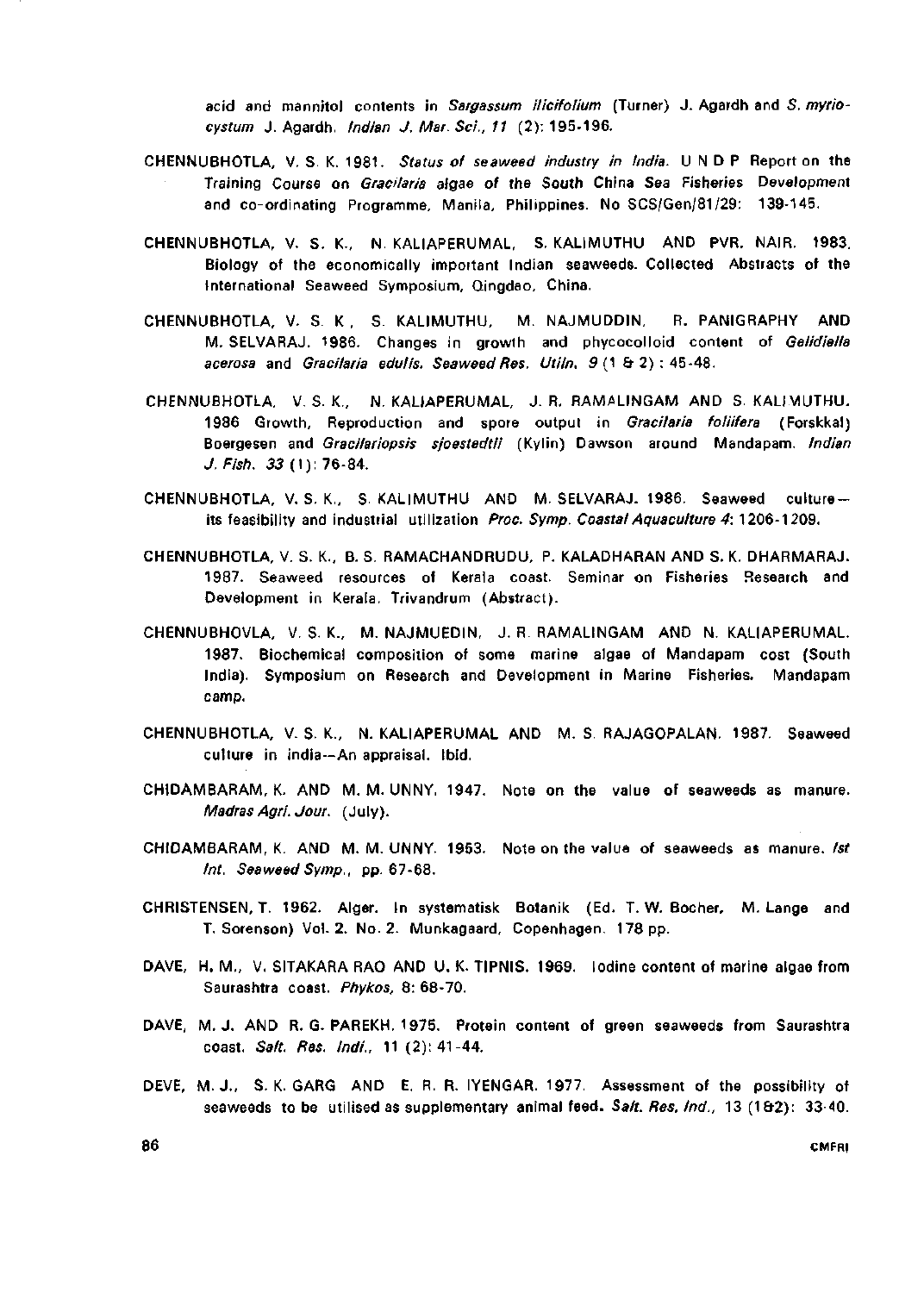- DAVE, M. J., R. G. PAREKH, S. K. GARG AND D. J. METHA. 1979. Preparation of seaweed meal for the feeding of farm animals. Salt Res. Ind.,  $15$  (2): 34-38.
- DAVIDSON, F. E. 1950. The effect of auxin on the growth of marine algae. Amer Jour. Bot., 57.'502-510.
- DAWSON, E. Y. 1966. Marine Botany: An introduction. Holt, Rinehart and Winston Inc, New York.  $37!$  pp.
- DE JUSSIEU, A. L. 1 789. Genera plantarum secundum ordines naturales disposita, Paris. 498 pp. DESAI, B. N. 1967. Seaweed resources and extraction of alginate and agar. Proc. Semi Sea Salt and Plants, CSMCRI, Bhavnagar, pp. 343-351.
- DEVEAU, L. E. AND J. R. CASTLE. '979. The industrial development of farmed marine algae. The case history or *Euchenuma* in the Philippines and USA. In: Advances in Aquaculture (Ed. T. V. R. Pillay and Wm. A. Dill) F. A. 0. Fishing News Books Ltd. England, pp 410-415.
- DHANDUKIA, M. M. AND R. SESHADRI. 1969. Arsenic content in marine algae. Phykosa, 8: 108-111.
- DHARGALKAR, V. K. 1979. Biochemical studies on Ulva reticulata Forsskal. Proc. Int. Symp. Marine Algae of the Indian Ocean Region, CSMCRI, Bhavnagar, p. 40 (Abstract)
- HARGALKAR, V, K., T. G. JAGTAP AND A. G. UNTAWALE. 1980. Biochemical constituents of seaweeds along the Maharashtra coast. Indian. J. Mar. Sci., 2 (4): 297-299.
- DHARGALKAR, V. K., V. V. AGADI AND A. G. UNTAWALE. 1981. Occurrence of Porphyra vietnamensis (Bangiales, Rhodophyta) along the Goa coast. Mahasagar, 14 (1); 75-77.
- DIXIT, S. C. 1964. Species list of Indian marine algae determined by Boergesen. J. Uni. Bombay. 32(2-5): 1-23.
- DIXIT, S. C. 1968. Species list of Indian marine algae- II J. Univ. Bombay, 36 (3-5): 9-24.
- DODGE, J. D. 1969. A review of the fine structure of algal eye spots. Br. phycol. J. 4 199-210
- DOSHI, Y. A. AND P SREENIVASA RAO. 1967 a. Stable agar by gamma irradiation Nature' 216: 931.
- DOSHI, Y. A. AND P. SREENIVASA RAO. 1967 b. Radiation induced enhancement of gel strength in red seaweeds. Indian Jour Chem., 5: 342-343.
- DOSHI, Y. A., P. V. RAJU AND P. SREENIVASA RAO. 1968. A relation between the sulphate content in red seaweeds and the gel strength of agar. Sci. Cul., 34: 493.
- DOUGHERTY, E. G. AND ALLEN, M. B. 1960. In: Comparative biochemistry of photoreactive systems (Ed. M. B. Allen). Academic Press, New York and London. pp. 129-143.
- DURAIRAJ, S., K. G. JOSEPH AND M. KINGSLEY LAINE. 1978. Preparation of sodium alginate with improved viscosity. Seaweed Res. Util, 3 (1&2): 5-8.

**^ULLEtlN 41** 87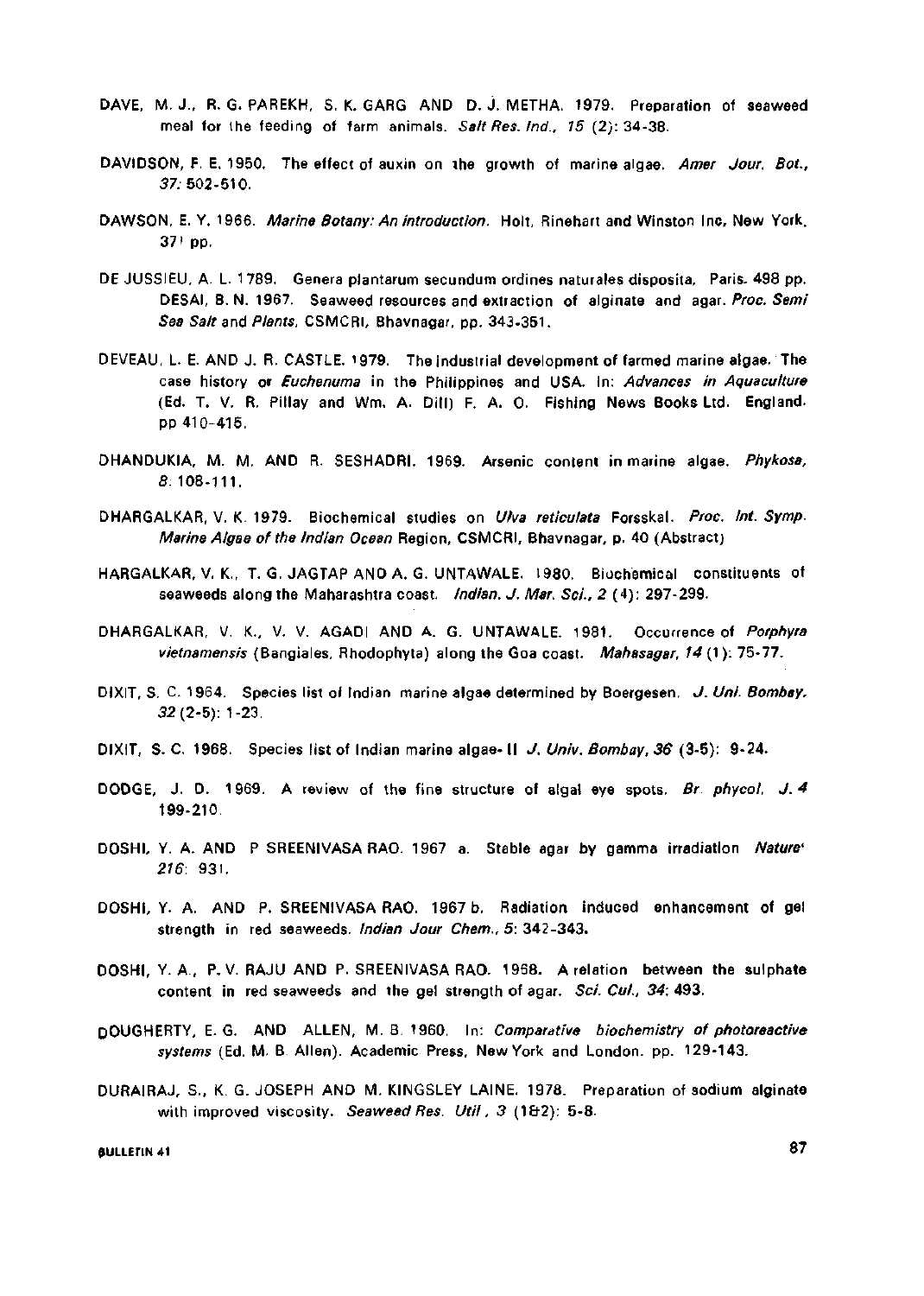- EICHLER, A. W. 1886. Syllabus der Vorlesunqen uber speciella and Medicinisch-pharmaceutische Botanik, 4th Ed. Berlin
- ENDLICHER, S. 1836. Genera plantarum secundum ordines naturales disposita. Vindbonae
- FELDMANN, G. 1963. In Precis de Botanique. (Ed. M. Chadefaud and M. Emberger) Masson et. Cie, Paris, pp 83-249.
- FOTT, B. 1959. Algenkunde, Gustav Fisher, Jena.
- FRITSCH, F. E. 1935. The structure and reproduction of algae, Vol. I. University Press Cambridge, pp. 1 -791.
- FURUKAWA, A. 1973. Present status of Japanese marine aquaculture. In: Coastal Aquaculture in Indu-Pacific Region (Ed. T. V. R. Pillay). F. A. 0 Fishing News (Books) Ltd., pp, 29-47-
- GARBER, P., J. D. DUTCHER, E.G.ADAMS AND J R. SHERMAN. 1958. Protective effects of seaweed extracts for chicken embryos infected with influenza B or mumps virus. Proc. Soc. Exp. Biol. Med, 99. 590-593.
- GOLDSTEIN, M. E. 1973. Regeneration and vegetative propagation of the agarophyte Gracilaria debilis (Forsrkal) Boergesen. (Rhodophyceae) Bot. Mar., 26 (4): 226-228.

GOPALAKRISHNAN, P. 1969. Some marine algae from the Gulf of Kutch. Phykos, 8: 61-67.

- GOPALAKRISHNAN, P. 1970. Some observation on the shore ecology of the Okha coast. J. mar. biol. Ass. India. 12 (1 & 2): 15-34.
- GUIST, G. G., C. J. DAWES AND J. R. CASTLE. 1982. Mariculture of the red seaweed, Hypnea musciformis. Aquaculture, 28 (3, 4): 375-384.
- HARVEY, W. H. 1836. Algae. In Flora Hibernica, Mackay, J. T. Dublin.
- HENRIQUEZ, P., A. CANDIA, R. NORAMBUENA, M. SILVA AND R. ZEMELMAN. 1979. Antibiotic properties of marine algae. II. Screening of Chilean marine algae for antimicrobial activity. Bot. Mar., 22 (7):  $451-453$ .
- HORNELL, J. 1918. Report on the further development of fishery resources of Baroda State.
- HUMM, H. J, 1951. The red algae of economic importance. Agar and related phycocolloids. In: Marine Products of Commerce (Ed. Tressler, D K,). New York.
- IYENGAR, M. O. P. 1957. Algology in progress of science in India. Sn. VI. Botany. Natn. Inst. Sci. India. New Delhi: 229-251.
- JAGANNATHAN, V. AND R. VENKATAKRISHNAN, 1979. Nutritional investigations of seaweeds in chick ration. Proc. Int. Symp on Marine Algae of the Indian Ocean Region CSMCRI, Bhavnagar, India pp. 49-51 (Abstract).
- JAMES, P. S. B. R., V. S. K. CHENNUBHOTLA AND RODRIGO. 1980. Studies on the fauna associated with the cultured seaweed Gracilaria edulis. Proc Symp. Coastal Aquaculture, M. B. A. I., Cochin, India, p. 111 (Abstract)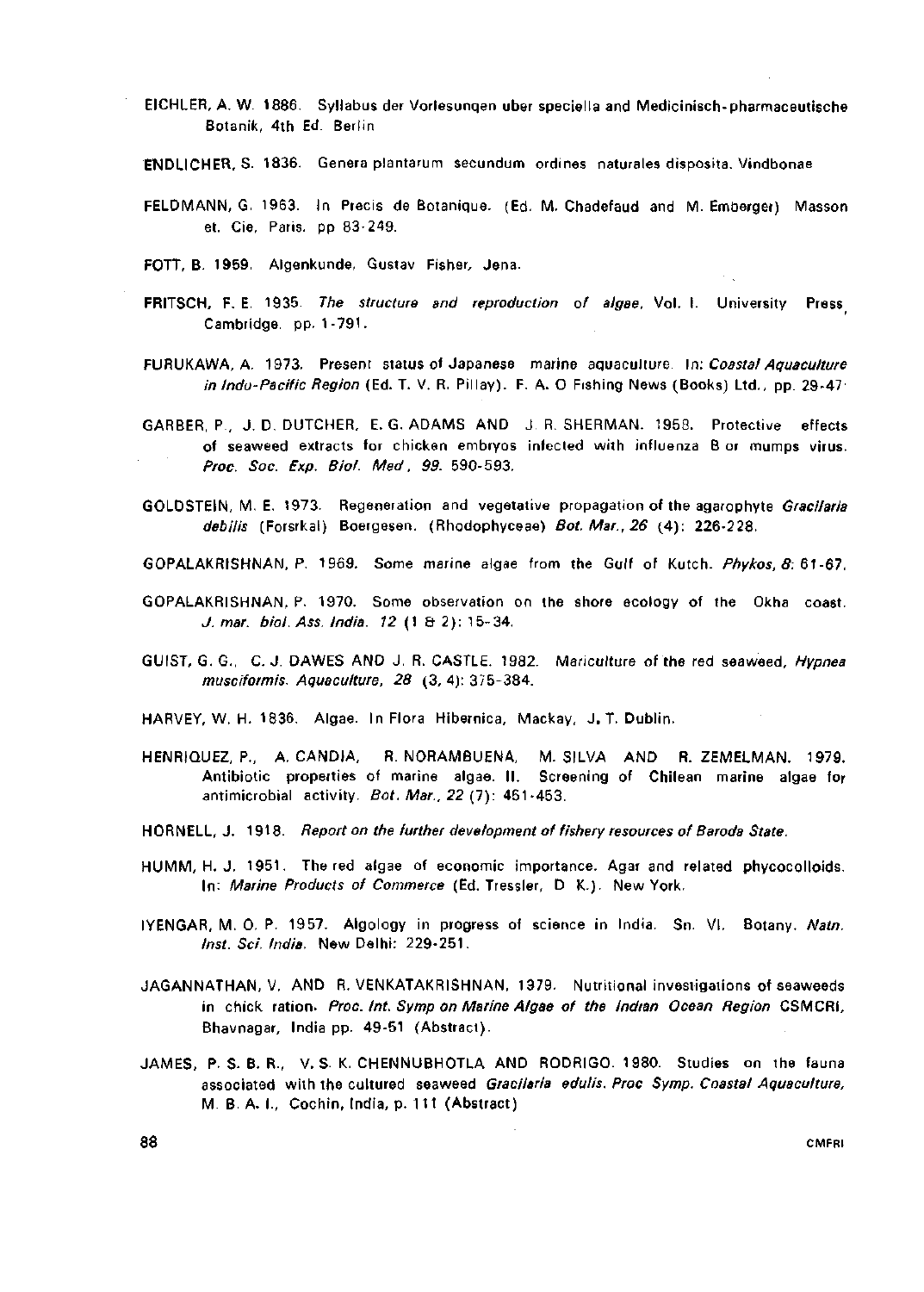- JOSEPH, I. AND S. MAHADEVAN, 1948. Production of agar-agar. *Dept. Res. Univ. Travancore*, Rep. for Septen, pp. 55-60.
- JOSEPH, I., K. GANAPATHY AND S RAMAMURTHY. 1948. Recoverable iodine from Indian Sargassum. Dept. Res. Univ. Travancore, Rep. for Septen., pp. 60-61.
- JOSHI, A. C. 1949. Indian Botany; present position and prospects. Presidential Address. Four. Indian hot. Soc, 28: 1-15,
- JOSHI, H. V. AND V. KRISHNAMURTHY. 1971. The species of *Enteromorpha* from India Bot. J. Linn. Soc. 65 (1): 119-128.
- KALE, S. R. AND KRISHNAMURTHY, 1967. Effect of different media on the germlings of Ulva lactuca var. rigida. Phykos, 6 (1 & 2): 32-35.
- KALIAPERUMAL, N. AND M. UMAMAHESWARA RAO. 1975. Growth, fruiting cycle and oospore output in Turbinaria decurrens Bory. Indian J. Fish., 22 (1 & 2): 225-230.
- KALIAPERUMAL, N. AND S. KALIMUTHU. 1976. Changes in growth, reproduction, alginic acid and mannitol contents in Turbinaria decurrens Bory. Bot. Mar., 19: 157-159.
- KALIAPERUMAL, N. AND, M. UMAMAHESWARA RAO. 1981. Studies on the standing crop and phycocolloid of Gelidium pusillum and Pterocladia heteroplatos Indian J. Bot., 4 (2): 91-95.
- KALIAPERUMAL, N.AND M. UMAMAHESWARA RAO. 1982, Seasonal growth and reproduction of Gelidiopiss variabilis (Greville) Schmitz J, Exp. Mar. Biol. Ecol., 61: 265-270.
- KALIAPERUMAL, N., V. S. K. CHENNUBHOTLA AND S. KALIMUTHU. 1977. Growth, reproduction and liberation of oospores in Turbinaria ornata (Turner) J. Agardh. Indian. J. Mar. Sci., 6. (2): 178-179.
- KALIMUTHU, S. 1980. Variations in growth and mannitol and alginic acid contents of Sargassum myriocystum J, Agardh Indian J. Fish , 27 (1 & 2): 265-266.
- KALIMUTHU, S., V. S. K. CHENNUBHOTLA. M. SELVARAJ, M. NAJMUDDIN AND PANIGRAHY, 1980. Alginic acid and mannitol contents in relation to growth in Stoechospermum marginatum (C. Agardh) Kuetzing. Indian Fish, 27 (1 & 2): 267-269.
- KANNAN, L. AND K. KRISHNAMURTHY. 1978. A survey of the algae of the Porto-Novo region (Coromandel Coast. Bay of Bengal). Seaweed. Res. Util. 5 (1 & 2): 1-4.
- KAPPANNA, A. N. AND V. SITAKARA RAO. 1932. Iodine content of marine algae from Gujarat coast. Jour. Sci. Indust. Res. (India), 21: 559-560.
- KAPPANNA, A. N.AND A. VISWESWARA RAO. 1963. Preparation and properties of agar-agar from Indian seaweeds. Indian Jour. Tech. 1: 22A.
- KAPPANNA, A. N,, A. VISWESWARA RAO AND I. C. MODY. 1962. Alginic acid content of some of the brown seaweeds of Sourashtra coast. Curr. Sci., 31: 463-464.
- KARUNAKAR, P. D., M. S. RAJU AND S. VARADARAJAN. 1948. Manufacture of agar-agar from seaweed, Gracilaria lichenoides. Indian Vet. J., 24: 274.

BJLLETIN 41 89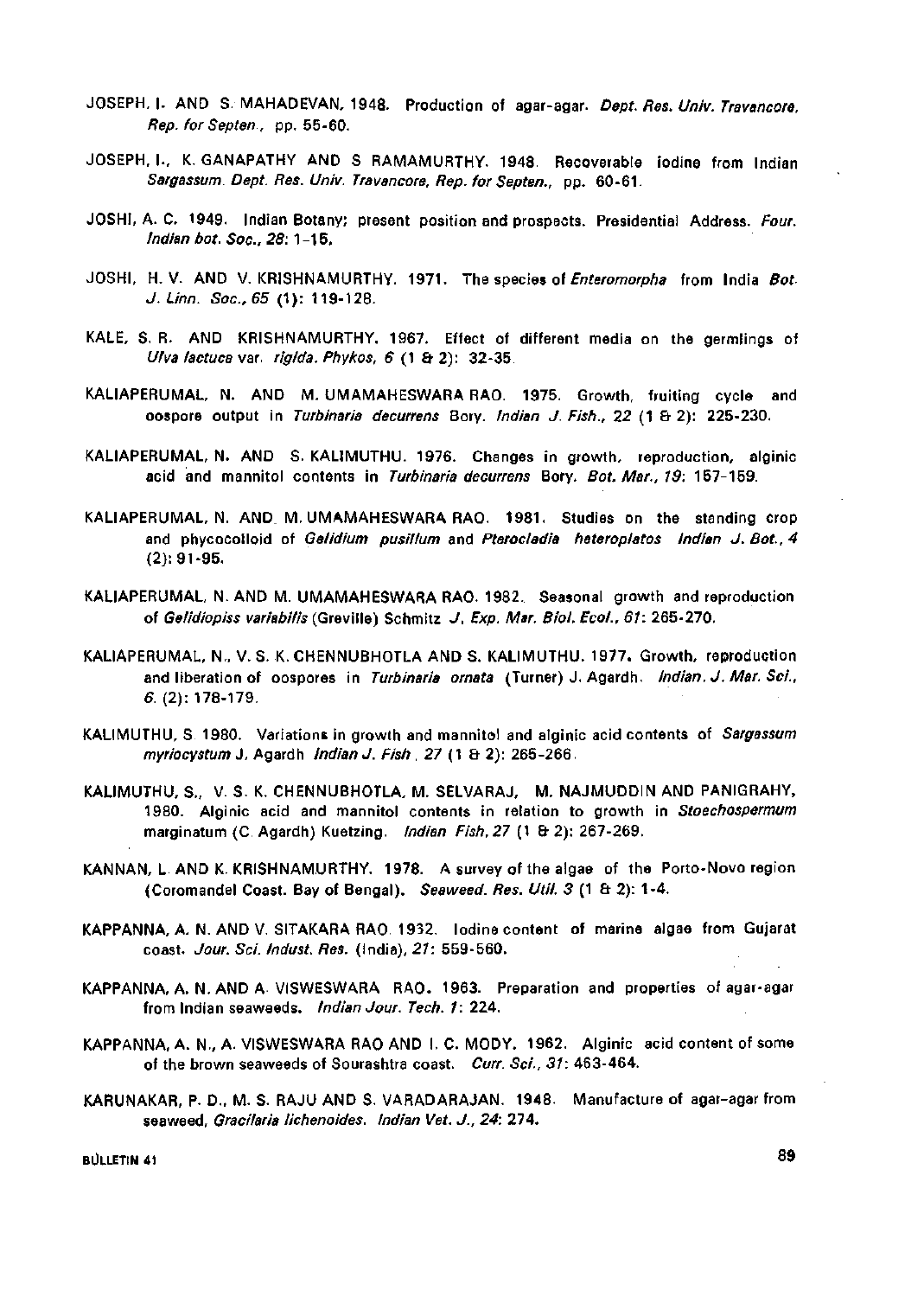- KOSHY. T. K. AND C. C. JOHN. 1948. Survey of Gracilaria resources of Travancore coast. Dept. Res Unia. Travancore. Rep. for Septen.. pp 53-55.
- KOW, T. A., Y. S. LING AND T. W. HIN. 1973. Experiments in coastal aquculture in Singapore. In: Coastal Aquaculture in the Indo-Pacific Regions (Ed. V. V. R. Pillay) F. A. O. Fishing News (Books) Ltd., England pp. 375-383.
- KRISHNAMURTHY, V. 1967. Marine algal cultivation-necessity, principles and problems. Proc, Semi. Sea Salt and Plants CSMCRI, Bhavnagar, pp. 327-333.
- KRISHNAMURTHY, V. 1980. The marine algae of Tiruchendur, South India. Seaweed Res. Util., 4(1): 49-58.
- KRISHNAMURTHY, V. AND H. V. JOSHI. 1969. The species of Ulva Indian waters. Bot J. Linn. Soc.62: 123-130.
- KRISHNAMURTHY, V. AND H. V. Joshi. 1970. A Check-list of Indian Marine Algae, CSMCRI, Bhavnagar. pp. 1-36.
- KRISHNAMURTHY, V. R.VENUGOPAL. J. G. THIAGARAJ AND H. N. SHAH. 1957. Estimating drift seaweeds on the Indian coasts. Proc. Semi. Sea Salt and Plants, CSMCRI, Bhavnagar, pp. 315-320.
- KRISHNAMURTHY, V., P. V. RAJU AND R. VENUGOPAL. 1969. An aberrant life history in Gracilaria edulis (Gmel.) Silva and Gracilaria corticata J. Ag. Curr. Sci., 38 (14): 343-344.
- KRISHNAMURTHY, V., P.V. RAJU AND P. C. THOMAS. 1975. On augmenting seaweed resources of India. J mar biol. Ass. India., 17. (2): 181-185.
- KUROGI, M. 1963. Recent laver cultivation in Japan. Fishing News Intl., 2 (3): 269-274.
- LANGALIA, J. K., K. SESHADRI AND D. S. DATAR. 1967. The alkali contents of the marine algae. Proc. Semi Sea. Salt and Plants, CSMCRI, Bhavnagar pp. 289-295.
- LEVRING, T., H. A. HOPPE AND O. J. SCHMID. 1969. Marine Algae. A survey of Research and Utilization. Gram, be Gruyter & Co., Hamburg, pp. 1-421.
- LEWIS, E. J. 1962 a. Studies on the proteins, peptides, and free aminoacid contents in some species of Padina from south-eastern coast of India. Curr Sci., 31. 90-92.
- LEWIS, E. J 1962 b. Studies on the proteins peptides and free aminoacid contents in some species of brown algae from south-eastern coast of India. Rev., Algol., 6: 209-216.
- LEWIS, E. J. 1963 a. Studies on the proteins, peptides and free aminoacid contents in some species of marine algae from south-eastern coast of India. Rev., Algol., 7: 15-25.
- LEWIS, E. J. 1963 b. The proteins, peptides and free aminoacid composition in species of Acanthophora from south east coast of India Rev., Algol., 7: 237-241.
- LEWIS, E. J. 1963 c. Studies on the proteins, peptides and free aminoacid contents in some species of red algae from south-eastern coast of India. Proc. natn. Inst. Sci. India, 29: 137-145.
- LEWIS, E. J. 1963 d. Studies on fortnightly analysis of the proteins, peptides and free aminoacids in some marine algae from Bombay. Proc. natn. Inst. Sci. India, 29: 363-286.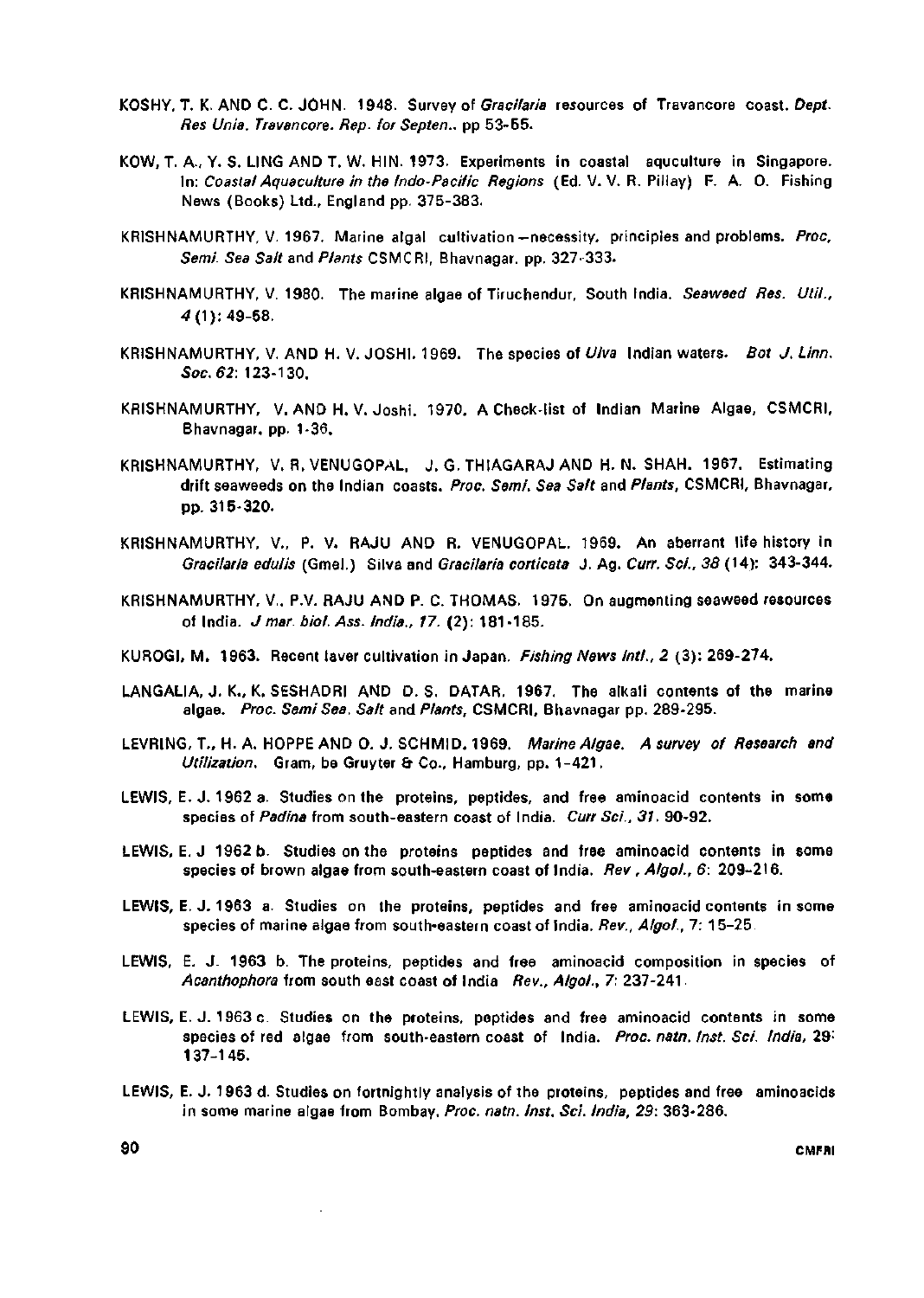- LEWIS, E. J. 1967. A review of protein, peptide, and free aminoacid contents of Indian Marine Algae. Proc. Semi. Sea Salt and Plants, CSMCRI, Bhavnagar, pp. 296-308.
- LEWIS, E. J. AND E. A. GONZALVES. 1959 a. Studies on the free aminoacid contents of some marine algae from Bombay, Jour. Univ. Bombay, 28: 1-5.
- LEWIS, E. J. AND E. A. GONZALVES. 1959 b. Aminoacid contents of the erect and creeping fronds of species of Caulerpa from Bombay. Jour. mar. biol. Ass. India, 1: 54-56.
- LEWIS, E. J. AND E. A. GONZALVES. 1959 c. Studies on the free aminoacid contents of species of Caulerpa from Bombay. Jour, mar biol Ass. India, 1: 203-205.
- LEWIS, E J. AND E. A. GONZALVES. I960. Aminoacid contents of some marine algae from Bombay. New Phytol, 59. 109-115.
- LEWIS, E. J. AND E. A. GONZALVES 1962 a. Studies on the protein, peptide and free aminoacids in cystocarpic and tetrasporic plants of Agardhiella roubusta from Bombay. New Phytol., 61: 288-290.
- LEWIS, E. J. AND E. A. GONZALVES. 1962 b. The protein, peptide and aminoacid contents of some species of marine algae from Bombay. Ann. Bot. N. S., 26. 301-316.
- LEWIS, E. J. AND E. A. GONZALVES. 1962 c: Periodic studies of the proteins, peptides and free aminoacid in Enteromorpha prolifera, f. capillaris and Ulva lactuca var. rigida. Ann. Bot. N.S., 26:317-327.
- LING, S. W. 1973. A review of the status and problems of coastal aquaculture in the Indo-Pacific Region. In: Coastal Aquaculture in the Indo-Pacific Region. (Ed. T. V. R. Pillay) F. A. O. Fishing News (Books) Ltd.. pp. 2-25.
- LINNAEUS, C. 1754. Genera plantarum. Holmiae. 500 pp
- MAHONTY, C. B. 1956. Fishery byproducts industry in India—Seaweeds. in: Progress of Fisheries Development in India-Cultack.
- MAIRH, 0. P. 1982. Seasonal variation in alginic acid and viscosity of sodium alginate from a brown alga Cystoseira indica (Thivy et Doshi) Mairh, from Port Okha Seaweed Res Util., 2(1) : 43-46.
- MAIRH, 0. P. AND V. KRISHNAMURTHY. 1968. Observations on the germination of spores and growth of germlings in a Cystoseira. Jour. Indian bot. Soc. 47: 256-263.
- MAIRH, O. P. AND P. SREENIVASS RAO. 1978. Culture studies on Gelidium pusillum (Stack). Le Jolis. Bot. Mar., 21 (3) : 169-174.
- MAIRH, 0. P., P.C.THOMAS, B. K. RAMAVAT AND P. SREENIVASA RAO. 1979. Fertilizer pellets and their application in the field cultivation of Gelidiella acerosa (Forssk.) Feld et Hamel. Proc. Int. Symp. Marine Algae of Indian Ocean Region, CSMCRI, Bhavnagar, India. Abstract No. 12.
- MATHIESON, A. C. 1969. The promise of seaweed. Oceanology Intl., Jan/Eeb. 1969. pp. 37-39.
- MEHTA, B. R. AND R. G. PAREKH. 1978. Mannitol content in brown algae of the coast of Sourashtra. Bot. Mar, 21 (4) : 251-252.

**BtilUETIN 41** 91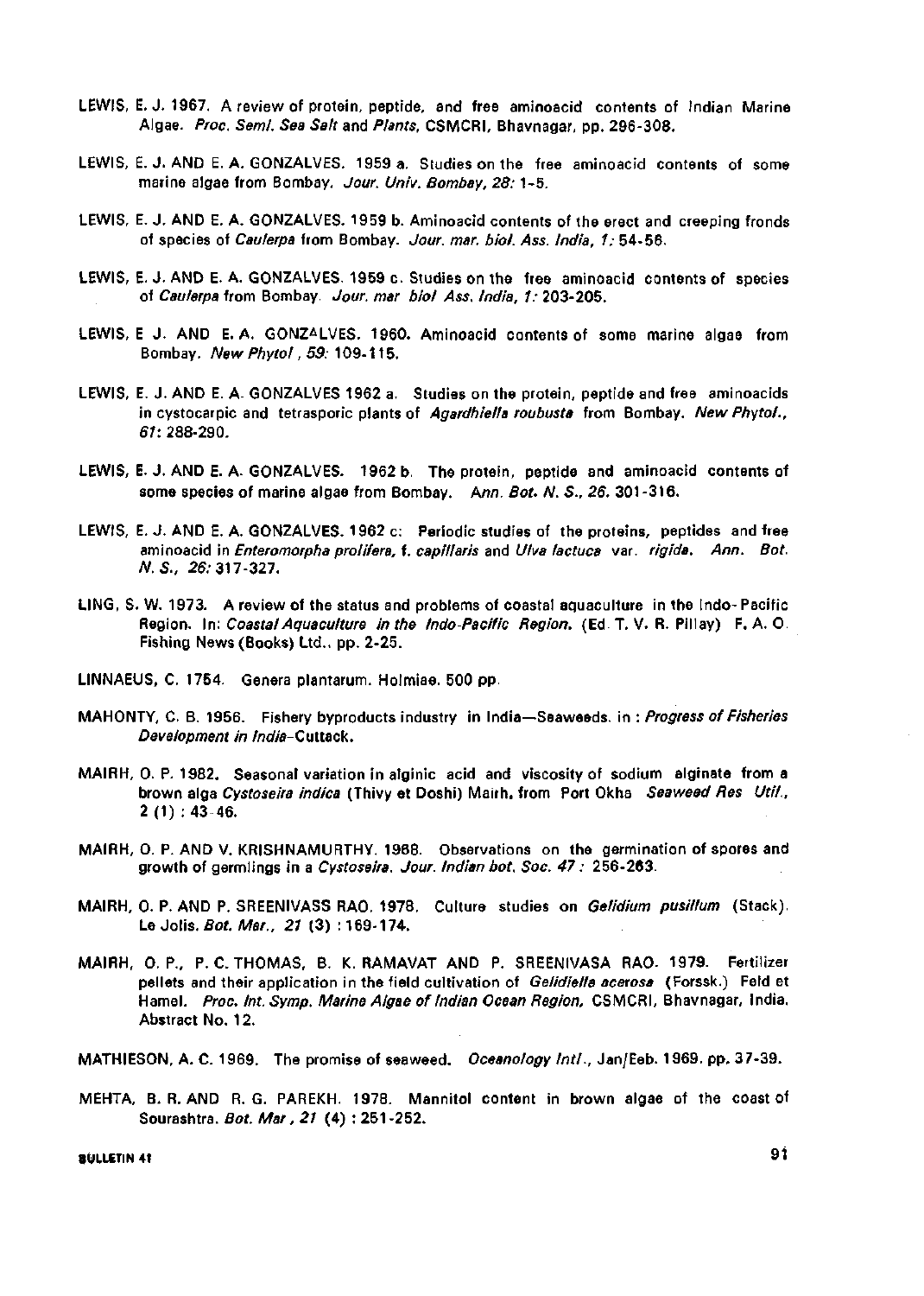- MEHTA, V. C, B. S. TRIVEDI, K. K. BOKIL AND M. R. NARAYANA. 1967. Seaweeds as manure: I- Studies on nitrification. Proc. Semi. Sea Salt and Plants. CSMCRI, Bhavnagar pp. 357-365.
- MICHANEK, G. 1975. Seaweed resources of the Ocean, F. A. O. Fish. Tech. Rep. No. 138. pp 1-126.

MISRA, J. N. 1966. Phaeophyceae in India. I. C. A R. New Delhi, pp. 1-203.

MITRA, G. 1946. Development of Chilka Lake, Cuttack

- MIURA, A. 1975. Porphyra cultivation in Japan. In: Advance of phycology in Japan. (Ed. J. Tokida AND H. Hirose) Dr. W. Jung b. v. Publishers, The Hague, pp. 273-304.
- MOHAN JOSEPH, M. AND V. KRISHNAMURTHY. 1977. Studies on the shedding of carpospores in Gracilaria corticata J. Ag. Seaweeds Res Util., 2(1) : 1-8.
- MURTHY, M. S. AND P. RADJA. 1978. Eco-biochemical studies on some economically important intertidal algae from Port Okha (India). Bot. Mar., 21 (7) : 417-422.
- NAQVI, S. W. A ,MITTAL, S. Y. KAMAT, SOLIMABI AND C V. G REDDY. 1979. Bromine content in some seaweeds of Goa (central west coast of India). Bot. Mar., 22 (7) : 455-457.
- NAQVI, S. W. A., SOLIMABI, S. Y. KAMAT, L FERNANDES AND C. V. G. REDDY. 1931. Screening of some marine plants from the Indian coast for biological activity. Bot. Mar.,  $24$  $(1): 51-55.$
- NEELA, M. V. 1956. Analysis of seaweeds. Home. Sci. Bull. Women's Christian Coll., Madras.
- NEISH, I. C. 1979. Developments in the culture of algae and seaweeds and the future of the industry. In : Advances in Aquaculture (Ed. T. V. R. Pillay and Wm. A. Dill) FAO Fishing News (Books) Ltd. England pp. 395-402.
- OZA, R. M. 1971. Effect of IAA on the growth of fragment of Gracilaria corticata, J. Ag. Seaweed Res. Util., 1 : 48-49.
- OZA, R. M. 1978. Studies on Indian Gracilaria. V. Seasonal variation in agar and gel strength of Gracilaria corticata. J. Ag. occurring on the coast of Veraval. Bot. Mar., 21 (3): 165-167.
- OZA, R. M. AND V. KRISHNAMURTHY. 1968. Studies on carposporic rhythm of Gracilaria verrucosa (Huds.) Papenf. Bot. Mar., 11 (1-4): 118-121.
- OZA, R. M. AND P. SREENIVASA RAO. 1977. Effect of different culture media on growth and sporulation of laboratory raised germlings of Ulva fasciata Bot. Mar., 20 (7): 427-431.
- PAPENFUSS, G. F. 1955. Classification of the algae. In: A Century of Progress in the Natural Sciences, 1853-1953. Calif. Acad. Sci. San Francisco, pp. 115-224.
- PAREKH, R. G. AND VISWESWARA RAO. 1964. Extraction of bulk proteins from the green seaweed, Ulva rigida. Indian Jour. Tech., 2: 387.
- PAREKH, R. G, L. V. MARU AND M.J.DAVE. 1977. Chemical composition of green seaweeds of Saurashtra Coast. Bot. Mar. 20 (6): 359-362.
- PARIJA, P AND B. PARIJA. 1946. Algal succession on a rocky island named Charai Guha in the Chilka Lake. Jour. Indian bot. Soc. (M. 0. P. Iyengar Commemo. Vol.) pp. 375-379.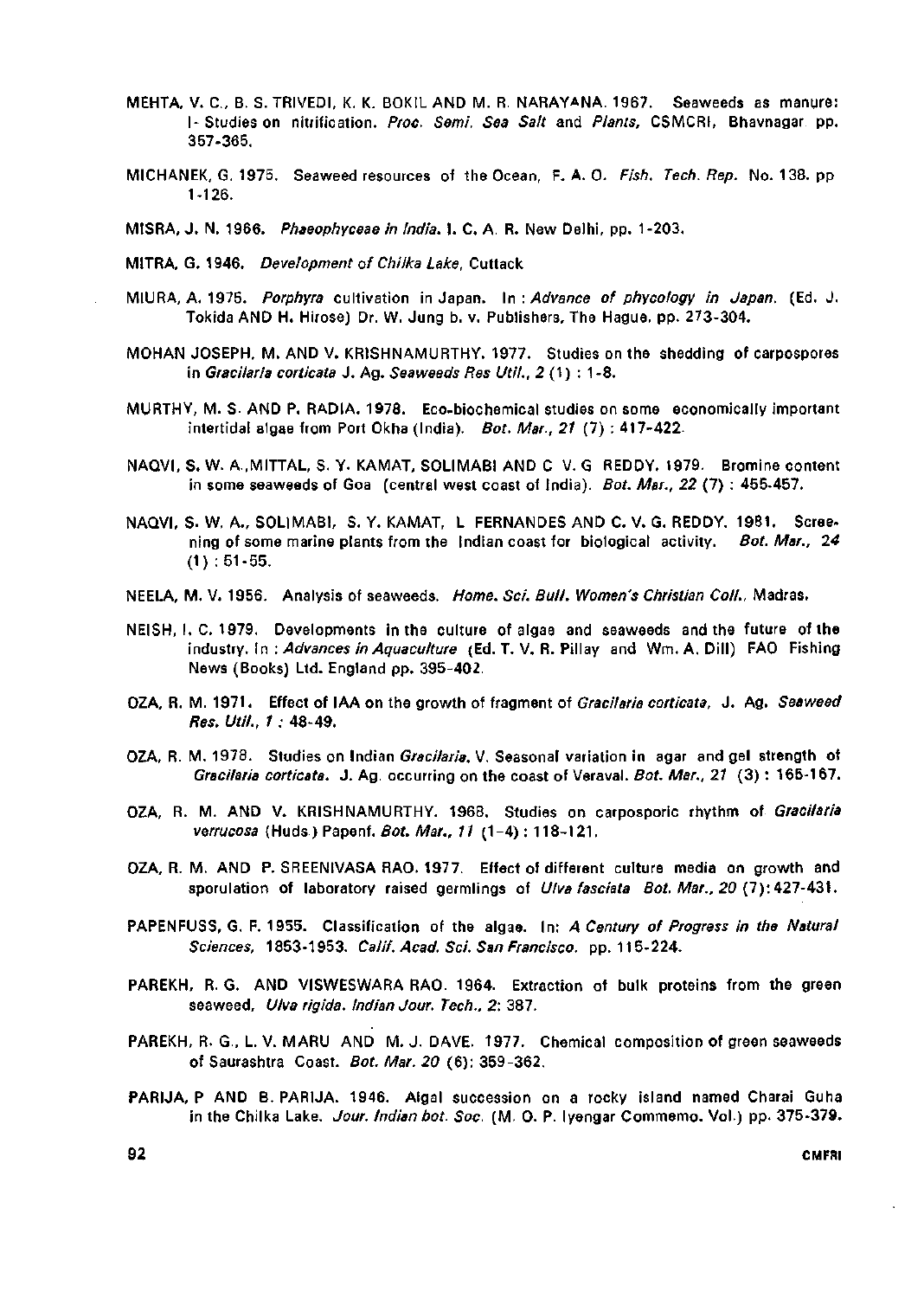- PARKER, H. S. 1974. The culture of red algal genus *Eucheume* in the Philippines Aquaculture, 3 (4): 425-439.
- PASCHER, A. 1914. Ber. dtsch. bot. Ges. 32,136.
- PATEL, B. A. AND G. V. JOSHI. 1967. Seasoni variations in chemical composition in Ulva lactuca and seawater. Indian. Jour. exp. Biol., 5: 236-238.
- PATEL, J. B., B. V. GOPAL, V. R. NAGULAN, K. SUBBARAMAIAH AND P. C. THOMAS. 1979. Experimental field cultivation of Gelidiella acerosa at Ervadi, India. Proc. Int Symp. Marine Algae of the Indian Ocean Region, CSMCRI, Bhavnagar, India, pp. 24-25 (Abstract).
- PATEL, J. B., B. V. GOPAL. V. R. NAGULAN, K SUBBARAMAIAH AND P. C. THOMAS, 1980. Experimental field cultivation of Gelidiella acerosa at Ervadi, India. Symp. Coastal Aquaculture, Marine Biological Association of India, Cochin p. 189 (Abstract).
- PERCIVAL, E. 1968. Marine algal carbohydrates. Oceanogr. Mar. biol. Ann. Rev., 6: 137-161.
- PILLAI, V. K. 1955 a. Observations on the ionic composition of bluegreen algae growing in saline lagoons. Proc. natn. Inst. Sci. India, 21: 90-102.
- PILLAI, v. K., 1955 b. Utilization of natural byproducts for the cultivation of blue-green algae. Curr. Sci., 24: 21.
- PILLAI, V. K. 1955 c. Water soluble constituents of Gracilaria lichenoides. Jour. Sci. Indust. Res. (India),  $14B.473.477.$
- PILLAI, V. K 1956. Chemical studies on Indian seaweeds. I: Mineral constituents. Proc. Indian Acad. Sci., B. 44: 3-29.
- PILLAI, V. K. 1957 a. Chemical studies on Indian seaweads. II: Partition of Nitrogen. Proc. Indian Acad. Sci.. B 45: 43-63.
- PILLAI, V. K. 1957 b. Chemical studies on Indian seaweeds. III: Partition of Sulphur. Proc. Indian Acad. Sci., B 45: 101-121.
- PILLAI, V. K. 1957 c. Alginic acid from Sargassum seaweeds. Res. Ind. 2: 70-71.
- PILLAI, V. K. 1964. Studies on the use of alginates in frozen fishery products. Fishery. Tech. ;: 176-179.
- PRESCOTT, G. W. 1968. The algae: A review. Haughton Mifflin Co., Boston 436 pp.
- PROVASOLI, L. 1957. Effect of plant hormones on Ulva, Biol. Bull., 114: 375-384.
- QASIM, S. Z. AND M. V. M. WAFAR. 1979. Occurrence of living corals at several places along the west coast of India. Mahasagar. 72 (1): 53-58.
- RAGOTHAMAN, G. 1979. Littoral algal survey of south Gujarat coast (Devka, Golvad and Daman), Proc. Int. Symp. Marine Algae of the Indian Ocean Region CSMCRI, Bhavnagar, India, p. 6 (Abstract).

#### **93 93**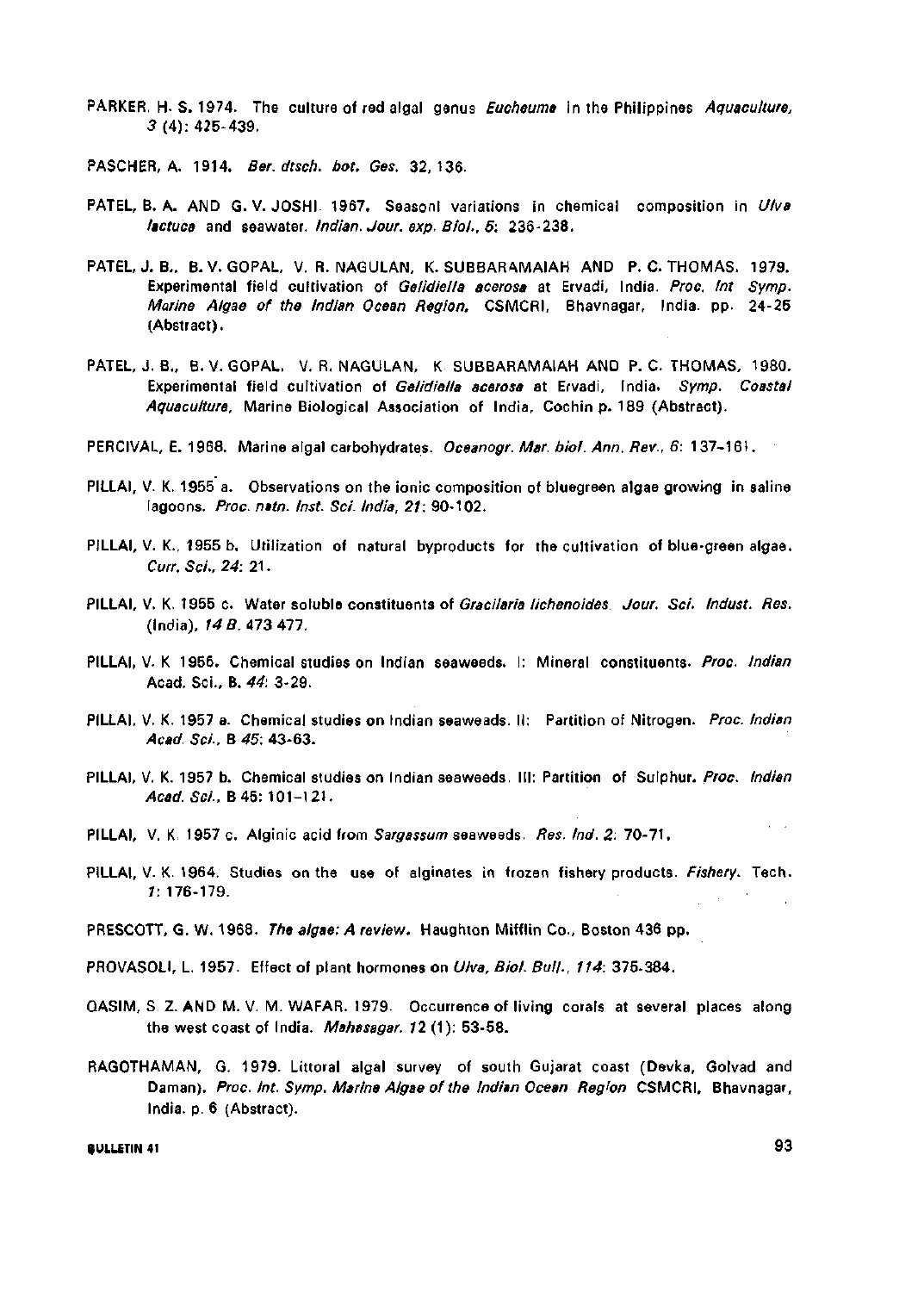- RAJU, p. V. 1971. The effect of in situ application of growth hormones and fertilizers on photosynthetic  $c^{14}$  incorporation in some marine algae. Bot. Mar. 14 (2): 129-131.
- RAJU, P. V. AND P. C. THOMAS. 1971. Experimental field cultivation of Gracilaria edulis (Gmel). Silva. Bot Mar., 14 (2): 71-75.
- RAJU, P. V. AND R. VENUGOPAL. 1971. Appearance and growth of Sargassum plagiophyllum (Mart.) C. Ag. on a fresh substratum. Bot. Mar. 14 (1): 36-38.
- RAMA RAO, K. 1970. Studies on growth cycle and phycocolloid content in Hypnea musciformis (Wulf.) Lamour. Bot. Mar.. 13 (2): 163-165.
- RAMA RAO, K. 1979. Studies on Indian Hypnesceae -- V. Spores and natural propagules in the selected species of Hypnea, the potential Indian Carrageenophyte, for its field cultivation. Proc. Int Symp. Marine Algae of the Indian Ocean Region. CSMCRI, Bhavnagar. India. pp 30-31 (Abstract).
- RAMA RAO, K AND V. KRISHNAMURTHY. 1968. Study of the preparation and properties of phycocolloid from Hypnea musciformis (Wulf.) Lamour. from Veraval, Gujarat coast, Bot. Mar., 11: 129-133.
- RAMA RAO, K. AND P. C. THOMAS. 1974. Shedding of carpospores in Gracilaria edulis (Gmel.) Silva. Phykos. 13 (1) : 54-59.
- RAMA RAO, K. AND V. KRISHNAMURTHY. 1978. Studies on Indian Hypneaceae. I. Seasonal variation in phycocolloid content in two species of *Hypnea* (Gigartinales, Rhodophyceae). Bot. Mar.. 21 (4): 257-259.
- RAMA RAO, K. AND K. SUBBARAMAIAH 1980. A technique for the field cultivation of Hypnea musciformis (Wulf.) Lamour., a carrageenophyte. Symp. Coastal Aquaculture. M. B. A. I., Cochin, India, p. 189 (Abstract).
- RANDHAWA, M. S. 1930, Historical review. Address; in: Proc. Symp. Algology. ICAR, New Delhi, pp. 4-24.
- ROUND, F. E. 1973. The Biology of the Algae, Edward Arnold, London-278 pp.
- RYTHER, J. H. 1968 a. Porphyra (Nori) culture in Japan. The status and potential of aquaculture particularly invertebrate and algae culture. Part II. Invertebrate and algae culture. (Reproduced by National Technical Service, Springfield. Va. 22151). pp. 228-241.
- RYTHER, J. H. 1968 b. Undaria culture in Japan. The status and potential of aquaculture; particularly invertebrate and algae culture. Part II. Invertebrate and algae culture (Reproduced by National Technical Information Service, Springfield. Va. 22151). pp. 242-248.
- SADASIVAN PILLAI, K. 1961. Alginic acid from Sargassum seaweeds of Indian coasts-Its extraction on a cottage industry basis. Chemical age of India, 12 : 425-430.
- SADASIVAN PILLAI, K. AND N. S. VARIER. 1952. Studies on the structure of alginic acid from the Sargassum seaweeds of Cape Comorin. Jour. Proc. Inst. Chem., (India), 24 : 205.
- SAITO, Y. 1975. Undaria. In: Advance of Phycology in Japan (Ed. J. Tokida and H. Hirose) Dr. W. Jung b. v. Publishers, The Hague, pp. 304-320.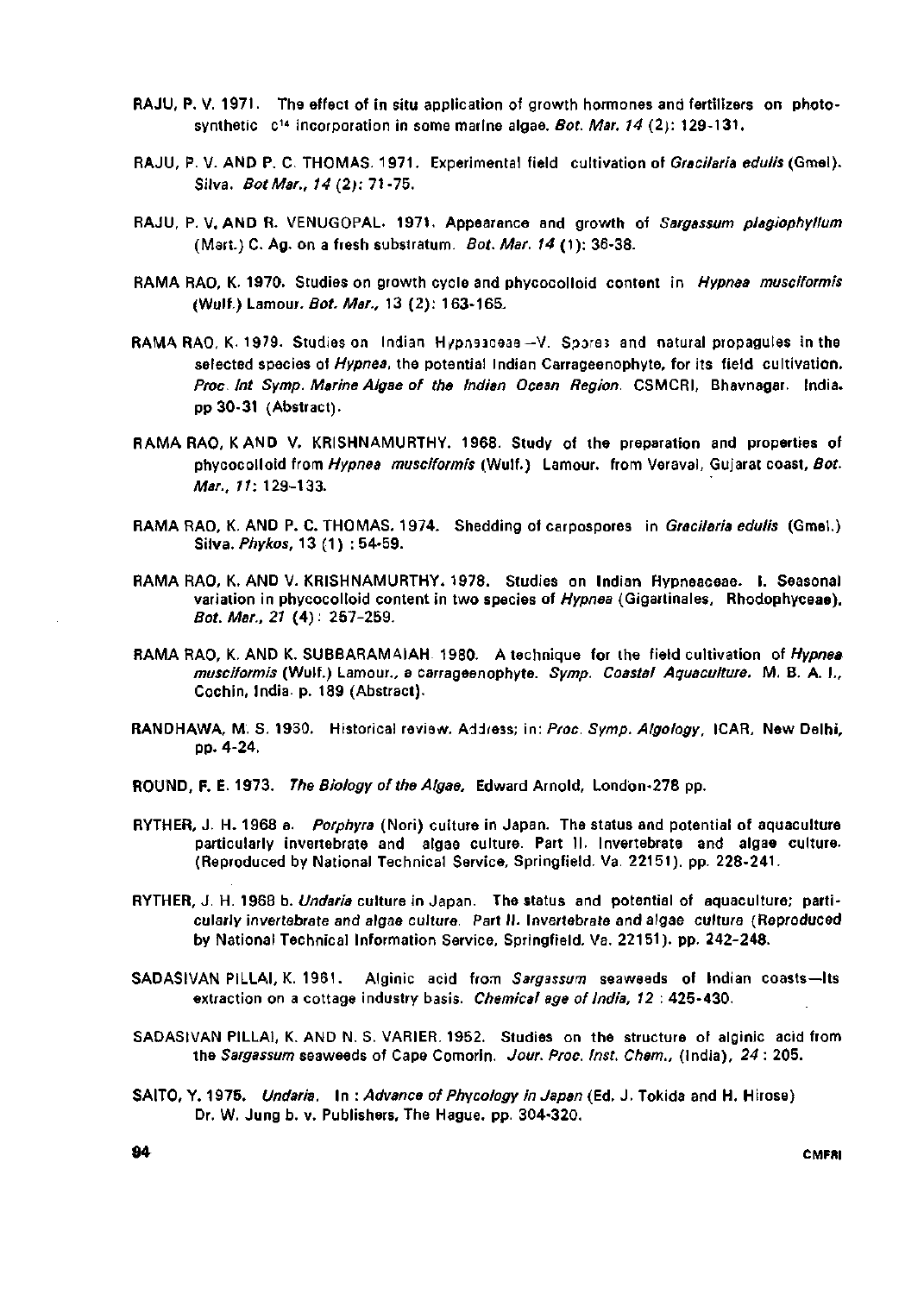- SAITO, Y. 1979. Seaweed aquaculture in the North West Pacific. In : Advence in Aquaculture (Ed. T. V. R. Pilly and Wm. A. Dill). F. A. 0. Fishing News (Books) Ltd. England, pp. 402-410.
- SARMA, Y. S. R. K. AND M. KHAN. 1980. Algal taxonomy in India. Botanical records and monogfaphs-2. Today and Tomorrow's Printers and Publishers, New Delhi, pp. 1 -153.
- SHAH, H. N. AND A. V. RAO. 1969. Recovery of mannitol from Indian brown seaweeds. Res.  $Ind., 14(3): 117-119.$
- SHAH, H. N., I. A. Mody and A. VISWESWARA RAO. 1967. Seasonal variation of viscosity of sodium alginate from Sargassum species and the preparation of high viscosity alginates, Indian Jour. Tech., 5 : 269-270.
- SITAKARA RAO, V. AND U. K. TIPNIS. 1964. Protein content of marine algae from Gujarat coast. Curr. Sci., 33 : 16-17.
- SITAKARA RAO, V. AND U. K. TIPNIS 1967. Chemical composition of marine algae from Gujarat coast. Proc. Semi. Sea Salt and Plants, CSMCRI, Bhavnagar, pp. 277-288.
- SMITH, G. A. 1955. Cryptogamic Botany; Vol. I. Mc Graw Hill Book Co., New York. 546 pp.
- SOLIMABI AND S. W. A, NAQVI. 1975. Alginic acid content of some brown seaweeds of Goa- $$
- SOLIMABI AND B. DAS. 1977. Distribution of iodine in marine algae of Goa region. Indian J. mar. Sci., 5(2) : 180-181.
- SOLIMABI, B. DAS, S. Y. KAMAT, L. FERNANDES AND C. V. G. REDDY. 1980. Seasonal changes in carrageenan and other biochemical constituants of Hypnea musciformis. Indian. J. mar. Sci.. 9 (2): 134-136.
- SOLIMABI, B. DAS, P. K. MITTAL AND S. Y. KAMAT, 1981. Bromine and iodine contents in sponges and algae of the Andaman Sea. Indian J. mar. Sci., 10 (3): 301-302.
- SREENIVASA RAO, P. 1967. Laver cultivation in Japan. Salt Res. Ind., 4 (4): 141-144.
- SREENIVASA RAO, P. 1969. Systematics, ecology and life history of Indian Gelidiales with special reference to agarophyte Gelidiella acerosa (Forsskal) Feldman et Hamel. Salt Res. Ind.. 6: 46-47.
- SREENIVASA RAO, P. 1970. Systematics of Indian Gelidiales. Phykos. 9: 63-78.
- SREENIVASA RAO, P. AND S. R. KALE. 1969 Marina algae from a little known place of Gujarat coast I. Algae from Gopnath. Phykos, 8: 71-82.
- SREENIVASA RAO, P. AND Y. A. Shelat. 1979. Antifungal activity of Indian seaweed extracts. Proc. Int. Symp. Marina Algae of the Indian Ocean Region. CSMCRI, Bhavnagar, India, p. 47 (Abstract).
- SREENIVASA RAO, P. AND K. S. PAREKH. 1981. Antibacterial activity of Indian seaweed extracts. Bot Mar., 14 (11): 577-582.
- SREENIVASA RAO, P., E. R. R. IYENGAR AND F. THIVY. 1964. Survey of algin bearing seaweeds at Adatra reef, Okha. Curr. Sci 33: 464-465.

**RULLETIN 41** 95 **b**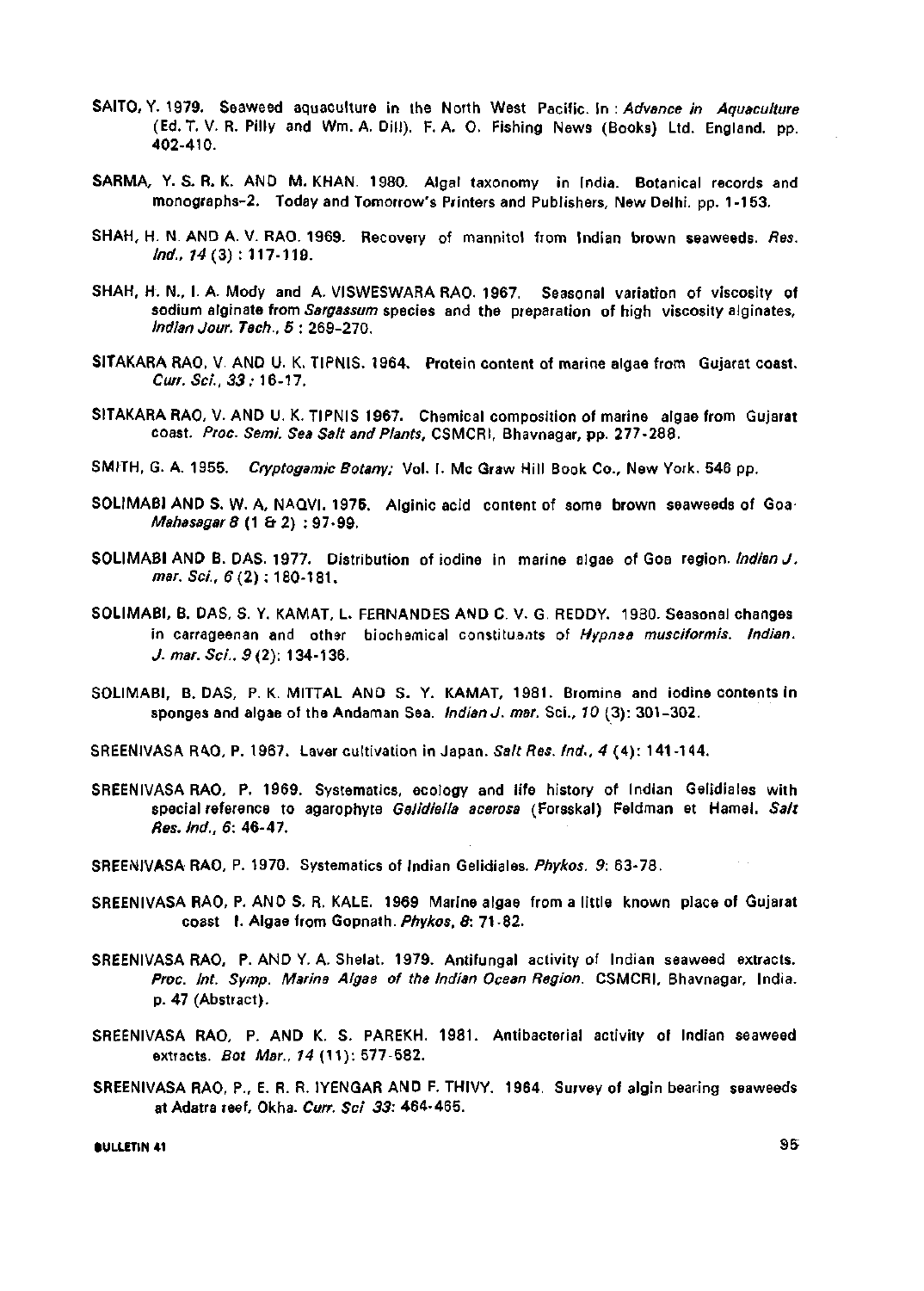- SREENIVASA RAO, P., H. H. PAREKH, B. K. RAMAVAT AND S. B. BHATT. 1979 a. Preparation and properties of liquid seaweed fertilizer. Proc. Int. Symp. Marine Algae of the Indian Ocean region. CSMCRI, Bhavnagar, India p. 57 (Abstract).
- SREENIVASA RAO, P., S. J. TARWADE, K. S. R. SARMA, K. ANJANEYULU AND H. M. MODY, 1979 b. Seaweed as a source of energy: Production of fuel gas from seaweed, Sargassum. Proc. Int Symp. Marine Algae of the Indian Ocean Region, CSMCRI, Bhavnagar, India. p. 56 (Abstract).
- SREENIVASA RAO, P., K. S. PAREKH AND H. H. PAREKH. 1979 c. Antibacterial activity of different fractions of seaweed extracts. Proc. Int. Symp. Marine Algae of the Indian Ocean Region, CSMCRI, Bhavnagar, India, p. 47 (Abstract).
- SREENIVASA RAO, P, K. S. PAREKH, H. H. PAREKH, S. B. TRIVEDI AND B. A. DAVE. 1979 d. Effect of seaweed extracts on Mycobacterium tuberculosis. Proc. Int. Symp. Marine Algae of the Indian Ocean Region, CSMCRI, Bhavnagar, India, p. 47 (Abstract).
- SRINIVASAN, K. S. 1946. Ecology and seasonal succession of the marine algae at Mahabalipuram (Seven Pagodas) near Madras. Jour. Indian, hot. Soc. (M. 0. P. Iyengar commemo. Vol ) pp.267-278.
- SRINIVASAN, K. S. 1950, Distribution patterns of marine algae in Indian seas Proc. Symp. Algology, ICAR, New Delhi, pp. 219-242.
- SRINIVASAN, K. S. 1965. Indian botany in retrospect with particular reference to algal systematics. Jour. Asiatic Soc, Bengal, 7: 49-78.
- SRINIVASAN, K. S. 1966. Conspectus of Sargassum species from Indian territorial waters. phykos, 5: 127-129.
- SRINIVASAN, R. AND T. SANTHANARAJA. 1967. Studies on the extraction and properties of agar-agar from the seawaad Gracilaria spacies in Madras State. Madras Jour. Fish., 3: 146-151.
- STANFORD, E. C. C. 1883. Chem. News., 47: 254-257, 262-269.
- STANIER, R. Y. AND VAN NIEL, C. B. 1962. Bact. Rev., 42, 17.
- SUBBARAMAIAH, K. 1937. Ascorbic acid content and growth in Ulva fasciata Delile, Phykos, 6: 115-117.
- SUBBARAMAIAH, K. 1970. Growth and reproduction of Ulva fasciata Delile in nature and in culture. *Bot. Mar.*, 13  $(1): 25-27$ .
- SUBBARAMAIAH, K., AND V. KRISHNAMURTHY. 1967. Laboratory culture of seaweeds. Proc. Semi. Sea Salt and Plants, CSMCRI, Bhavnagar pp. 321-326.
- SUBBARAMAIAH, K., S. R. KALE AND V. KRISHNAMURTHY. 1967. Gametes and germlings of Ulva fasciata Delile. Curr. Sci., 36: 128-129.
- SUBBARAMAIAH, K., K. RAMA RAO, P. C. THOMAS, M. R. P. NAIR, B. V. GOPAL AND V. R. NAGULAN. 1975. Cultivation of Gelidiella acerosa. Salt Res. Ind., 11 (1): 33-36.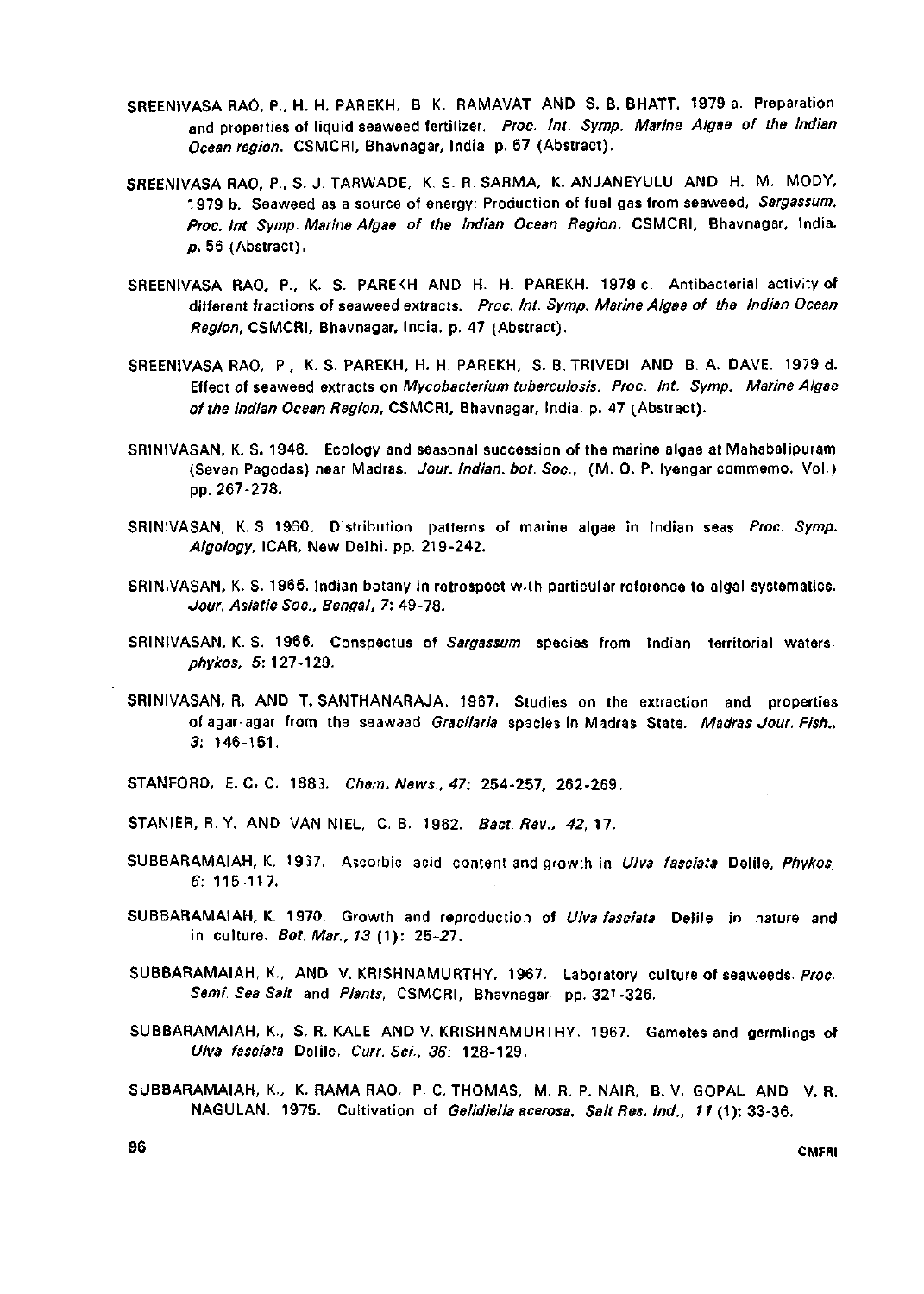- SUBBARAMAIAH, K., K. RAMA RAO, M. R. P. NAIR, C. V. S. KRISHNAMURTHY AND M. PARAMASIVAM 1979 a. Marine algal resources of Tamil Nadu. Proc. Int. Symp. Marine Algae of the indian Ocean Region, CSMCRI, Bhavanagar, India. p. 14 (Abstract.)
- SUBBARAMAIAH, K., K. RAMA RAO AND M. R. P. Nair. 1979 b. Marine algal resources of Lakshadweep. Proc. Int. Symp. Marine Algae of the Indian ocean Region., CSMCRI, Bhavnagar, India, pp. 6-7 (Abstract).
- SUBBA RAO, G. N. 1965. Use of seaweeds directly as human food. Indo-Pacific Fish. Coun. Reg. Studies. No. 2: 1-32.
- SUBBA RAO, P. v., K. RAMA RAO AND K. SUBBARAMAIAH. 1977. Screening of certain red seaweeds for phycocolloids. Seaweed Res. Util, 2 (2): 82-86
- SUBRAHMANYAN, R. 1967. Methods of assessing seaweed resources and problems. Proc. Semi. Sea Salt and Plants, CSMCRI, Bhavnagar. pp. 311-314.
- SUMITRA VIJAYARAGHAVAN, M. D. RAJAGOPAL AND M. V. M. Wafer. 1980. Seasonal variations in biochemical composition of seawaads from Goa coast. Indian J. mar. Sci.  $9(1): 61.63.$
- TAMIYA, H. 1960. Role of algae as food Proc. Symp Algology, ICAR, New Delhi, pp. 379-389
- TAYLOR, W. R. 1964. The genus Turbinaria in eastern seas. Jour. Linn. Soc. London (Botany), 55:475-490.
- TEWARI A. 1975. The effect of a morphactin on the vegetativa growth of Galidiella acerosa Phykos 74(1 & 2) : 125-128.
- TEWARI, A., M. PRASADARAO AND V. KRISHNAMURTHY. 1963. Chemical composition of a species of Porphyra from Visakhapatnam. S. India. Curr. Sci., 37; 138.
- THIVY, F. 1952. Investigations of seaweed products in India with a note on properties of various Indian agars. Proc. Indo-Paci. Fish. Council, Sec. 2 : 173-175.
- THIVY, F. 1958. Economic seaweeds. In Fisheries of West Coast of India, Bangalore, pp. 74-80.
- THIVY, F. 1960. Seaweed utilization in India. Proc- Symp. Algology, ICAR, New Delhi, pp. 345-365.
- THIVY F. 1964. Marine algal cultivation. Salt Res. Ind., 1 (1) . 23-28.
- THOMAS, P. C 1977. Seasonal variation in the yield and physical properties of agar-agar from Gracilaria verrucosa (Hudson) Papenfuss. Seaweed Res. Util., 2 (2) : 78-81.
- THOMAS, P. C. AND V. KRISHNAMURTHY. 1976. Agar from cultured Gracilaria edulis (Gmel.) Silva. Bot. Mar., 19: 115-117.
- THOMAS, P. C., K. RAMA RAO AND K. SUBBARAMAIAH 1975. Periodicity in growth and production of agar of Gelidiella acerosa (Forssk.) Feldman et Hamel. Indian J. Mar. Sci., 4 (2) ; 210-212.

#### **BULLETIN 41 97**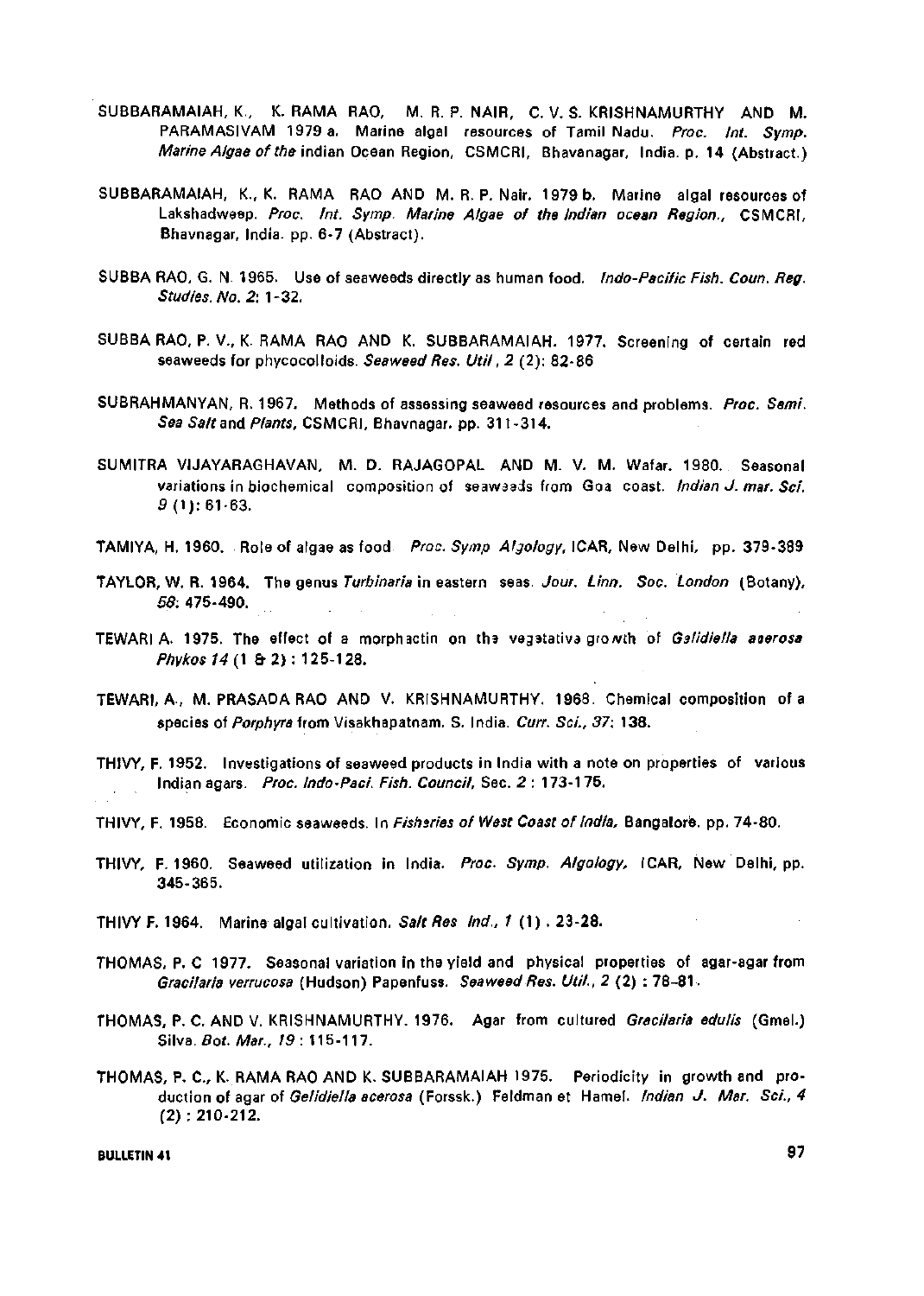- UMAMAHESWARA RAO, M. 1969 a Catalague of marine algae in the reference collection of the Central Marine Fisheries Research Institute. Bull. cent. mar. Fish. Res. Inst., 9:37-48.
- UMAMAHESWARA RAO, M 1969 b. Agar and algin yielding seaweeds of India. Proc. 6th Int. Seaweed Symp., pp. 715-721.
- UMAMAHESWARA RAO, M. 1969 c. Seasonal variations in growth, alginic acid and mannitol contents of Sargassum wightii and Turbinaria conoides from the Gulf of Mannar, India. Proc. 6th Int Seaweed Symp. pp. 579-584.
- UMAMAHESWARA RAO, M. 1970. The economic seaweeds of India. Bull. cent. mar. Fish. Res. Inst. No. 20: pp. 1-68.
- UMAMAHESWARA RAO, M. 1972 a. Coralreef flora of Gulf of Mannar and Palk Bay. Proc. Symp. Corals and Coral Reefs (1969). pp. 217-230.
- UMAMAHESWARA RAO, M. 1972 b. On the Gracilariaceae of the seas around India. Jour, mar biol. Ass. India. 14 (2) : 671 -696.
- UMAMAHESWARA RAO, M. 1972 c. Ecological observations an some intertidal algae of Mandapam coast. Proc. Indian natl. Sci. Acad., 38 B (3 & 4) : 298-307.
- UMAMAHESWARA RAO, M. 1973. The seaweed potential of the seas around India. Proc. Symp on Living Resources of the Seas Around India (1968). pp. 687-692.
- UMAMAHESWARA RAO, M. 1974. a On the cultivation of Gracilaria edulis in the nearshore areas around Mandapam. Curr. Sci., 43 (20) : 660-661.
- UMAMAHESWARA RAO, M. 1974 b. Observations on fruiting cycle, spore output and germination of tetraspores of Gelidiella acerosa in the Gulf of Mannar. Bot Mar., 17 (4) : 204-207.
- UMAMAHESWARA RAO, M. 1976. Spore liberation in Gracilaria corticata J. Agardh growing at Mandapam. J. exp. Mar. Biol. Ecol., 21 ; 91—98.
- UMAMAHESWARA RAO, M. 1978. Seaweed resources of Andhra Pradesh. Seaweed Res. Util. 3  $(1 \& 2) : 51-55.$
- UMAMAHESWARA R^O, M. AND T, SREERAMULU. 1963. Vertical zonation and seasonal and variation in the growth of Porphyra on Visakhapatnam coast, Curr Sci, 32: 173-174.
- UMAMAHESWARA RAO, M. AND T. SREERAMULU. 1970. An annotated list of the marine algae of Visakhapatnam (India). Bot. Jour. Linn. Soc., 63 : 23-45.
- UMAMAHESWARA RAO, M. AND S. KALIMUTHU. 1972. Changes in mannitol and alginic acid contents of Turbinaria ornata (Turner) J. Agardh in relation to growth and fruiting. Bot Mar., 15: 57-59.
- UMAMAHESWARA RAO, M. AND N. KALIAPERUMAL. 1976. Some observations on the liberation and viability of oospores in Sargassum wightii (Greville) J. Ag. Indian J. Fish., 23 (1 & 2). 232-235.